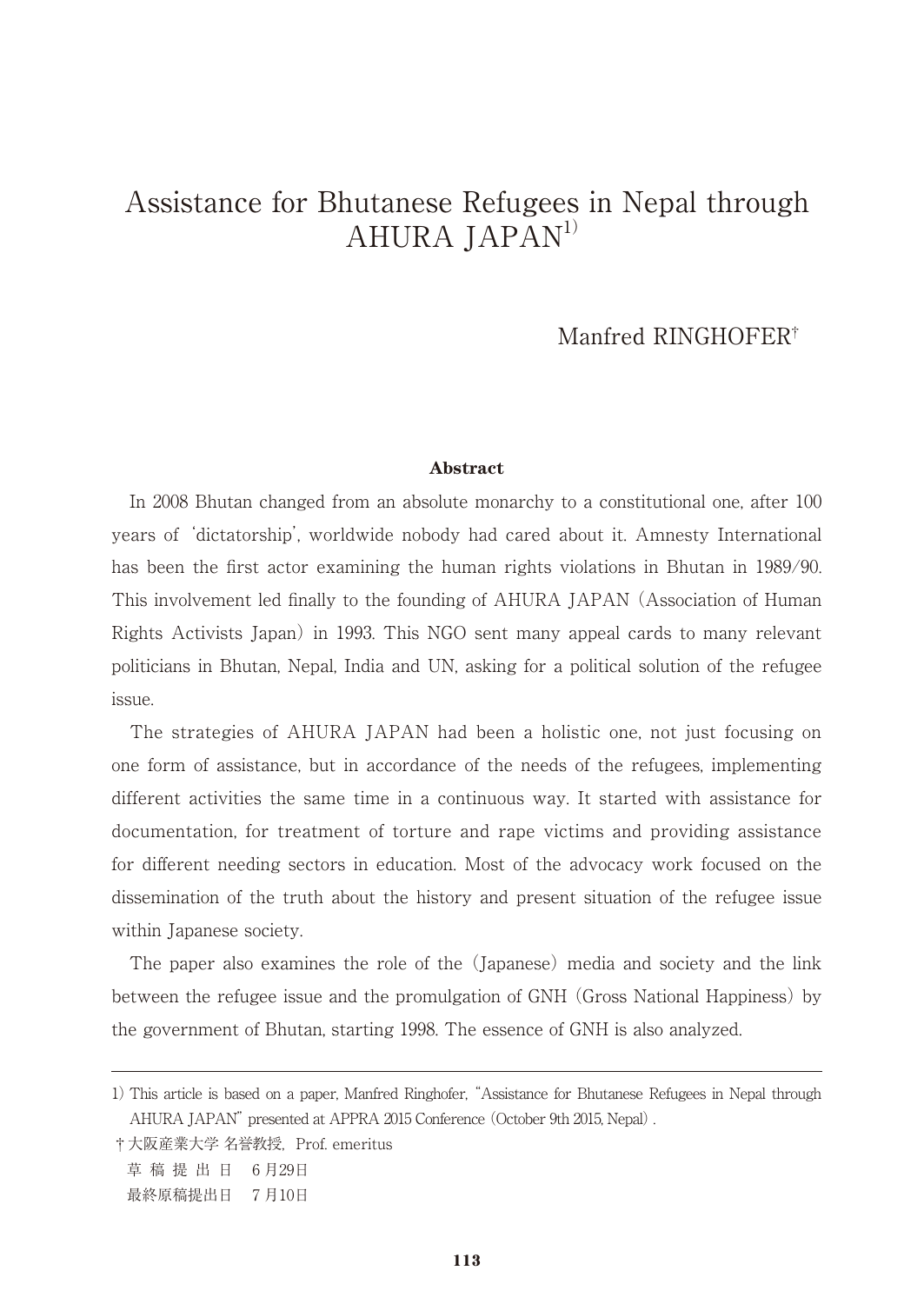It also shows especially the role of UNHCR, in dealing with the conflict, which could not bring peace and justice to the refugees, only by sending them to third countries, which also divided the refugee community.

 The implementing of 'democratic' features after 2008 and the 2010 census can be viewed as the consequences of worldwide activities criticizing Bhutan's handling of the refugee issue. The role of AHURA JAPAN can be seen as a small contribution to this process.

Keywords: Bhutanese refugees, NGO activities, GNH and 'democracy' in Bhutan, refugee policies

# **A. Involvement in the human rights issue of Bhutanese refugees through Amnesty International**

 January 1990 a letter addressed from headquarter of Amnesty (London) directly to Japan's Group 45 in Nara, (which chairperson I have been at that time), asking for writing cards and letters on behalf of one of the arrested democracy leaders, named Ratan Gazmere, in prison since November 1989. It was the first action of A.I. concerning human rights issues in Bhutan. For this prisoner of conscience also the German group of Schwalbach was active in sending cards on behalf of Ratan Gazmere. A meeting with 3 members of this group was held 1990, August 25, in Germany.

 Appeal cards: 1990-91 sending hundreds of postcards in Japanese and English, with pictures of Buddhist temples or statues, to His Majesty King Jigme Singye Wangchuck, and to the Ministers of Home and of Foreign Affairs in Bhutan asking for the release of Ratan Gazmere.

 Contact person in Amnesty International London has been Liz Rowsell from the Asia Region Research Department. With her we exchanged a lot of letters since January 1991. Later this year she has been invited together with Ian Martin, Secretary General of Amnesty International, by King Jigme Wangchuck for a weeklong visit of Bhutan (prison visits, etc.) This visit and also Ratan Gazmere becoming prisoner of month in Sept. 1991 (thousands of cards arrived from all over the world and central post office in Thimphu had been very busy) had great effect concerning a quite better treatment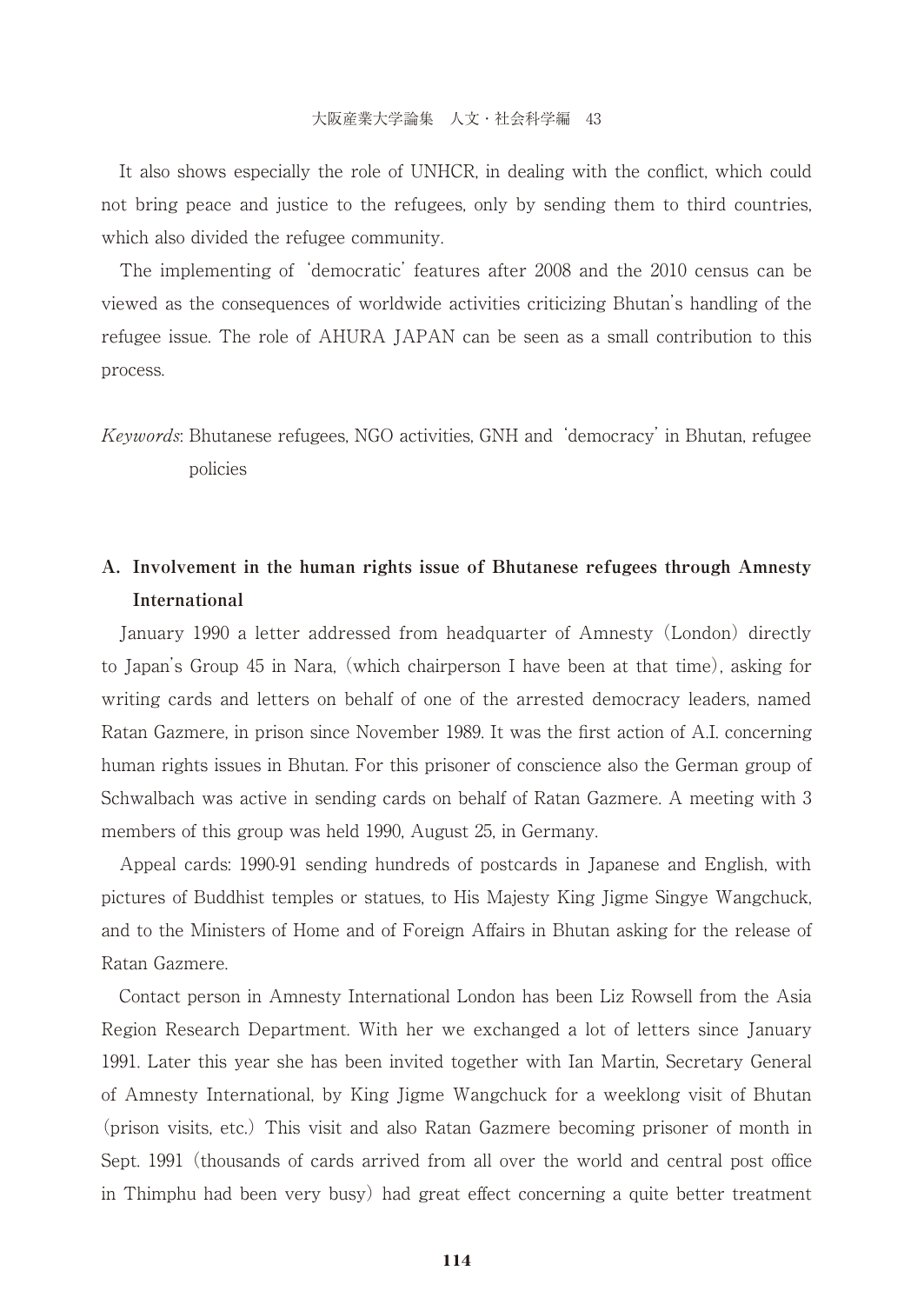of the prisoners of conscience regarding cloth, food, bath, medical assistance and even during Dasain on order of the King, they (after about two years in solely confinement) could leave the prison for one day, having picnic at a riverside, with alcohol and tobacco. Some weeks later on  $17<sup>th</sup>$  December 1991, Ratan Gazmere together with some others and also in February many of the democracy movement leaders had been released.

But Ratan Gazmere fearing arrest, fled 3<sup>rd</sup> July 1992 from Thimphu to Nepal, where he arrived in Damak on  $6<sup>th</sup>$  and later on founded AHURA Bhutan with other prisoners of conscience in 1992, on November 16<sup>th</sup>.

# **B. Foundation of AHURA JAPAN (Association of Human Rights Activists Japan) 7.7.1993**

 Background: The author of this article visited the refugee camps march 1993, (first of 14 visits) and had meetings with Mr. Baker (UNHCR), father D.K. Townsend (CARITAS NEPAL=in charge of Bhutanese Refugee Education Program). Meeting with Ratan Gazmere, his family, AHURA Bhutan's officers and could hear the stories of some refugees (for ex. Hari Adhikari Bangaley). Visiting BRAVVE (Mangala Sharma) and other NGO's. The sanitary and medical situation was still very bad, also school education (3 shifts!).

 That time I attended also a small conference at Thribuvan University about education in Nepal (organized by NEDO・JAPAN/NEPAL).

 Back in Japan the chairperson visited the press center at the Osaka Prefectural Building housing also the representative of 34 newspapers. But despite presenting him, who was also the representative of Asahi Newspaper a lot of information (in English, photos of torture victims) about the refugees, he did not write an article, but requested me after 6 weeks to write one myself.

### Meeting Jeannie Donald

 This has been the most important factor for founding AHURA JAPAN, because she knew the situation by her own experience. As an English teacher in Daga (1990-93) she arrived in a peaceful country, but some months later she heard rumors that Nepali Bhutanese try to topple the kingdom and she had to cut the hair of the female students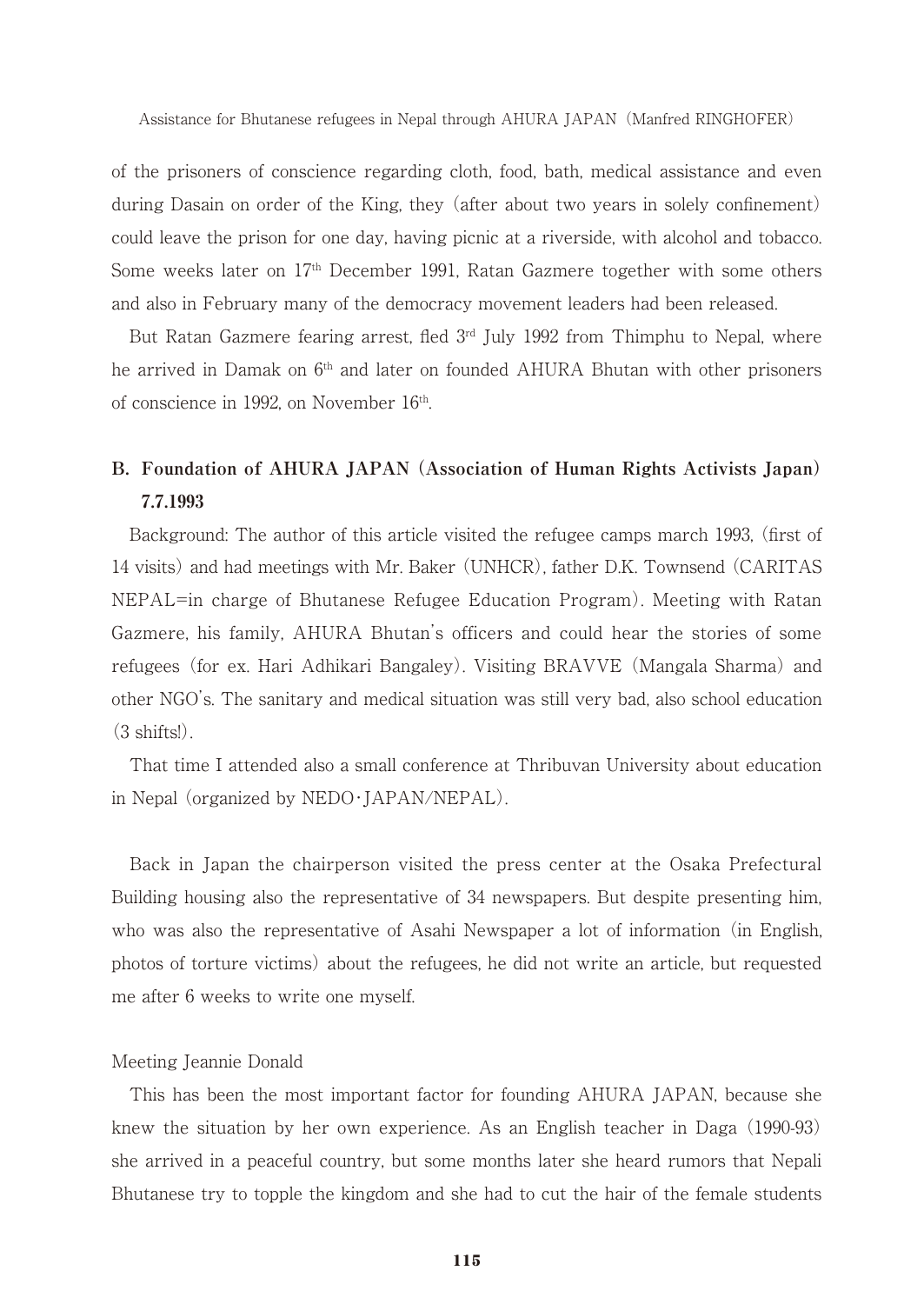#### 大阪産業大学論集 人文・社会科学編 43

short like the women of the Ngalongs (the king's ethnic group).

 One English teacher in her school, he was half Ngalong, half Nepali had been killed and also for many nights she could hear the screaming of the mayor of Daga, tortured finally to death. She came at the end of Dec. 1992 to Japan for some days and returning to Bhutan more than two third of her students were already in the refugee camps in Nepal. For one day she could go to Nepal to see her former students in a terrible state, who looked like different people. For example, one 14-year-old boy had been hit by police so strong on the head that he lost his capacity to remember all things he is learning each day at school. Coming back from Japan to Bhutan, her house has been turned into a prison and her kitchen into a torture room with sharp stones, people had to roll upon. Therefore she decided to leave this country and came to Japan (Kyoto).

 With her and a member of A.I. Nara group, Mitsu Evang, we founded AHURA JAPAN on July 7th 1993, the same day, when Tek Nath Rizal founded 1989 "Peoples Forum for Human Rights" (PFHRB) in exile in Nepal.

 The three founders of AHURA JAPAN decided to use the naming AHURA, because of the coordination concerning the planned cooperation with AHURA Bhutan, their independent stance and true dedication to assist the refugees. This cooperation evolved afterwards in the fields of information, preparing the screening of scholarship candidates and managing the scholarships, assisting AHURA Bhutan's members and Japanese researchers and since 1996 financial assistance from AHURA JAPAN for administration cost of AHURA Bhutan.

#### **C. AHURA JAPAN**'**s activities: Advocacy 1993〜**

1. Appeal card (produced by AHURA JAPAN) for the release of Tek Nath Rizal addressed to His Majesty King Jigme Sangye Wangchuck.

 Appeal cards (produced by Amnesty) urging for a general solution of the refugee issue were sent to UN Secretary General Dr. Boutros Boutros Ghali, King Jigme Singye Wangchuck of Bhutan, Home Minister Lyonpo Dago Tshering, Prime Minister of India Narashima Rao, and Prime Minister of Nepal Girija Prasad Koirala, Bhutan's representative in Geneva, and members of the Human Rights Commission in Geneva. Later on, we thought sending cards also to the King of Nepal, would have had some impact.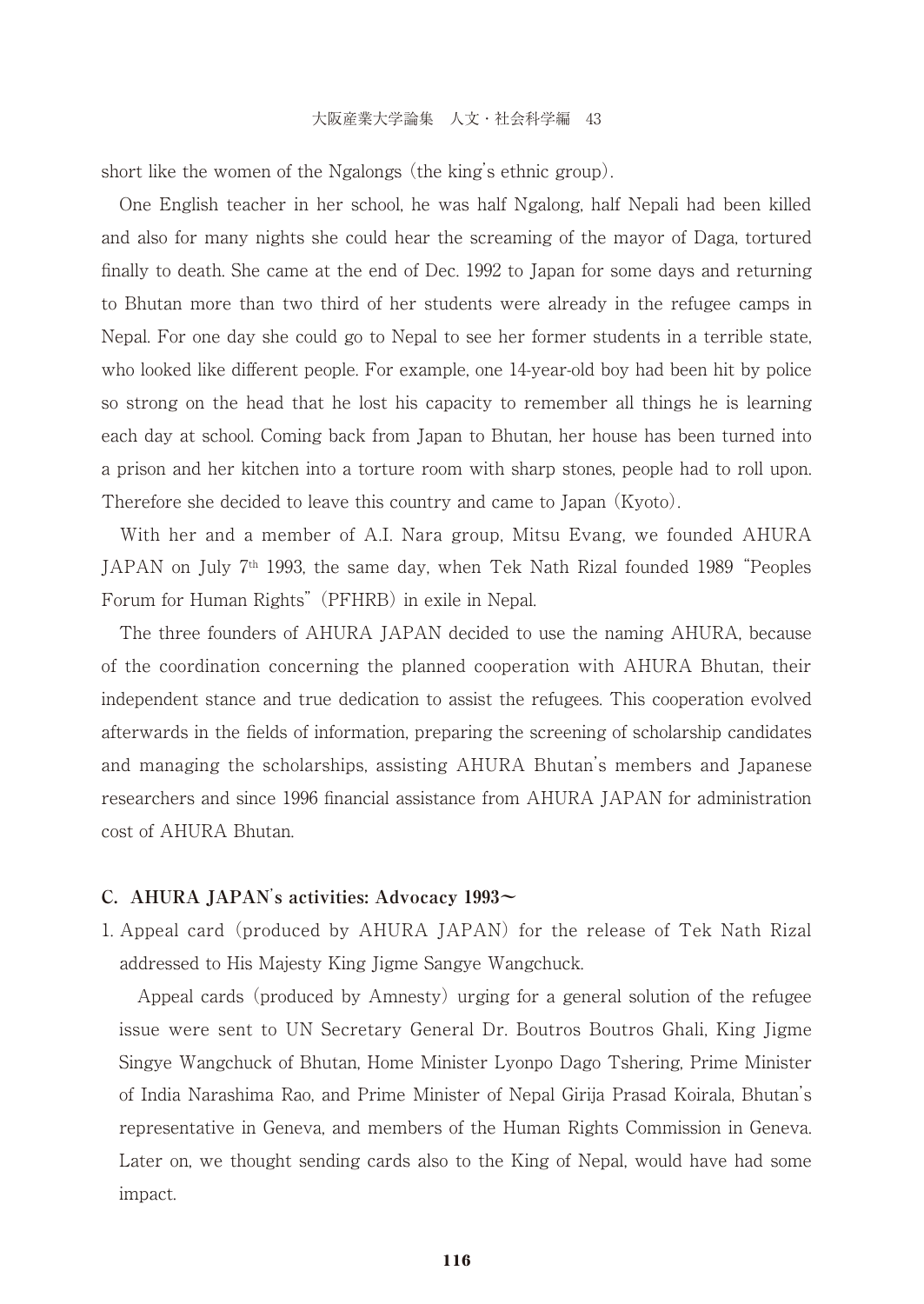- 2. 1993 July 9, first lecture about Bhutanese refugees in Osaka by the chairperson, arranged by Amnesty International with more than 70 participants and even articles about this lecture had been published in 2 Nepali newspapers.
	- 2.1. Meeting Austrian ambassador to Bhutan, Georg Hennig, twice in Vienna asking to push the promotion of democracy in Bhutan during meetings with Bhutanese politicians.
- 3. AHURA JAPAN's donations:
	- 3.1. 100.000 Yen for buying a video camera to continue their plan for documentation, because AHURA Bhutan has been very interested in documentation of all aspects of the refugee issue and therefore could that year finish a book, with financial assistance from OXFAM for the UN Conference in Vienna 1993.
	- 3.2. 100.000 yen for assisting more than 120 refugees (1993-94) to travel with night bus to Kathmandu for special treatment of victims of torture and rape at Centre for Victims of Torture CVICT (Dr. Bhogendra Sharma). Only since 1995 the treatment of these victims was possible staying in the camps.

 Visits of the old centre of CVICT by the chairperson in 1995 and the new one in 2000 (with a refugee study group from Japan). That time receiving an article about the impact of torture among Bhutanese refugees from different faith, written by Dr. Bhogendra Sharma et al. ("Impact of Torture on Refugees Displaced Within the Developing World", JAMA, August 5, 1998- Vol.280. No.5, pp.443-448).

- 4. March 1994: Inviting Ratan Gazmere to Japan to deliver speeches in Kyoto, Nara, Osaka, Kobe and Tokyo (met also Prof. Kinehide Mushakoji at IMADR). Despite newspaper articles in Mainichi, Asahi, Kyoto, Nara, Kanagawa, THE JAPAN TIMES, etc., nearly no resonance in society.
- 5. 1994 in Oct, 46 refugee children has been requested by AHURA JAPAN to draw each 2 pictures, one about the life in Bhutan, the other about life in the refugee camps, together with comments (sometime written by adults) and have sent them to Japan.
- 6. 1995 July 1st, AHURA JAPAN together with NEDO JAPAN (Manoj Shrestha) and Kansai International Culture Exchange Network (Kataoka/Ringhofer) gave a Theater Program by the Royal Nepal Academy "Encounter with Nepal's culture and ethnic groups" ( ネ パ ー ル 文 化 と 民 族 と の 出 会 い ) in Kashiwara-city (Nara prefecture). Performing 10 dances of different ethnic groups and given a short speech about the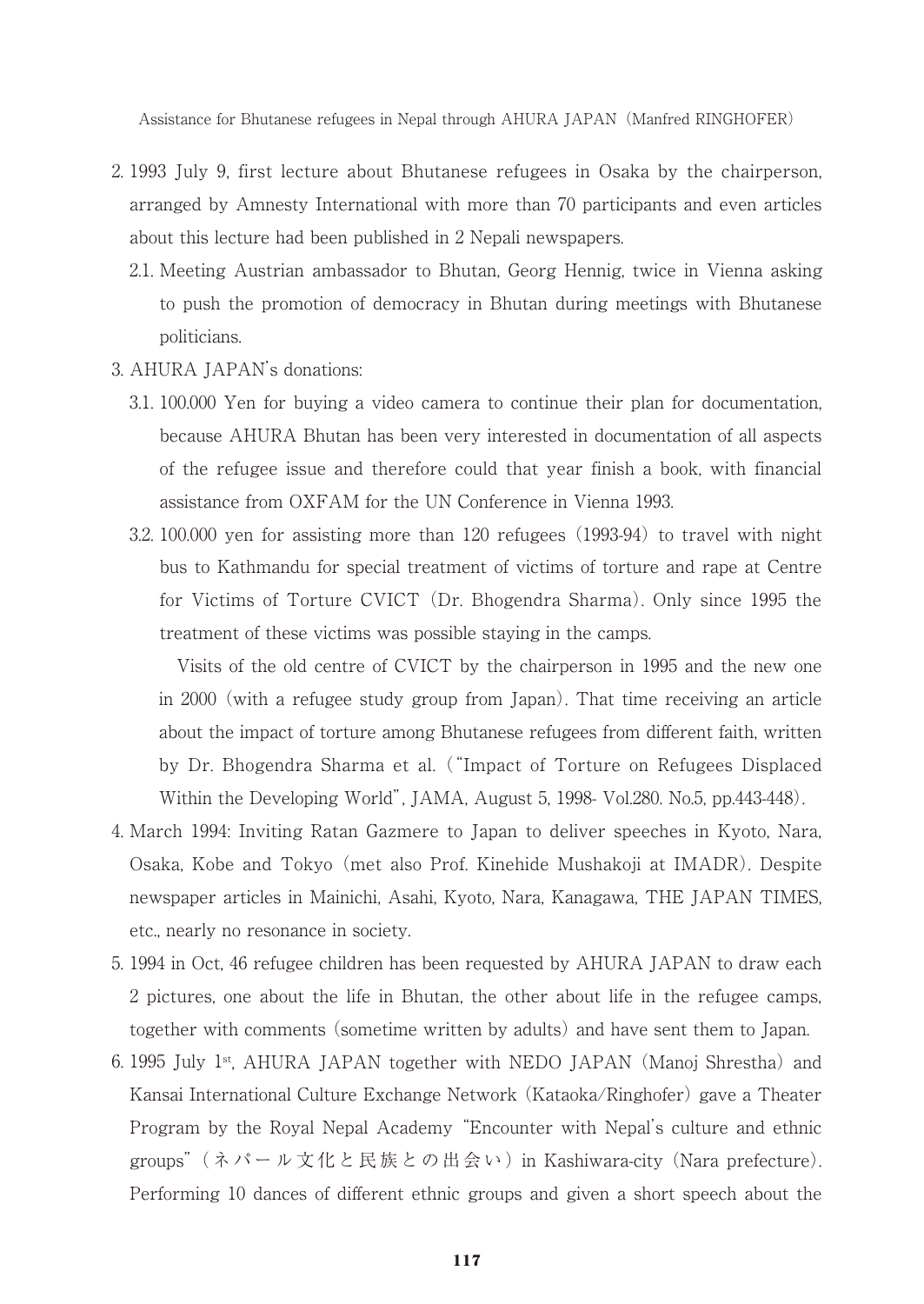refugee issue by the chairperson.

- 7. 1995 October  $10<sup>th</sup>$ : Sent 2 letters (English and Japanese) to the United Nations High Commissioner for Refugees Sadako Ogata to know her plans to solve the refugee crisis and expressing the fear of the refugees, the assistance would stop after this year.
- AHURA JAPAN received no answer.
- 8. Camp Sadako: meeting with the Japanese members who have stayed for one month in the camps, at an exhibition in Tokyo in Ginza (Sony Building). Their experiences have been documented in a book published 1997 by Z-kai, a famous company for cram schools in all over Japan. AHURA JAPAN had been asked for pictures drawn by refugee children, of which 2 has been chosen, one for the book cover.

 But in this book had been no mentions like "courtesy by AHURA JAPAN". The Z-kai explanation for that reason was that UNHCR JAPAN has this principle to do so. But later I had asked 2 chief secretaries of UNHCR JAPAN and nobody knew about this order.

9. PP21 conference in Kathmandu 1996:

 Meeting Rongthong Kunley Dorji at a hotel in Kathmandu during PP21 conference, also PFHRB S.K.Pradhan, R.B.Basnet (BNDP), R.K.Budathoki (BPP) and other high ranking former Bhutanese officials and NGO representatives (HUROB, SAFAR, etc.).

 From R.K.Dorji I received copies of small booklets published by Druk National Congress (DNC) in 1994, "The Silent Suffering in Bhutan" and 1996 (second edition), which convinced me that the issue of the refugees was essentially not an ethnic one, but one of human rights and democracy.

 The author of this article had been very impressed by the aura of R.K.D. and had a lot of hope after the reunification of the different refugee groups through the United Front for Democracy (UFD).

 After the PP21 conference I invited 6 participants from Switzerland, Japan, Sweden and Vietnam to visit the Peace Marchers (Appeal Movement Coordinating Council or AMCC) at Mechi bridge, I gave a speech, donation and have been interviewed on the bridge by an Indian newspaper published next day.

 In the night visiting the refugees at Panchanadi with Nagen Gazmere. With him I traveled to Kalimpong for a visit of the first batch of AHURA JAPAN's scholarship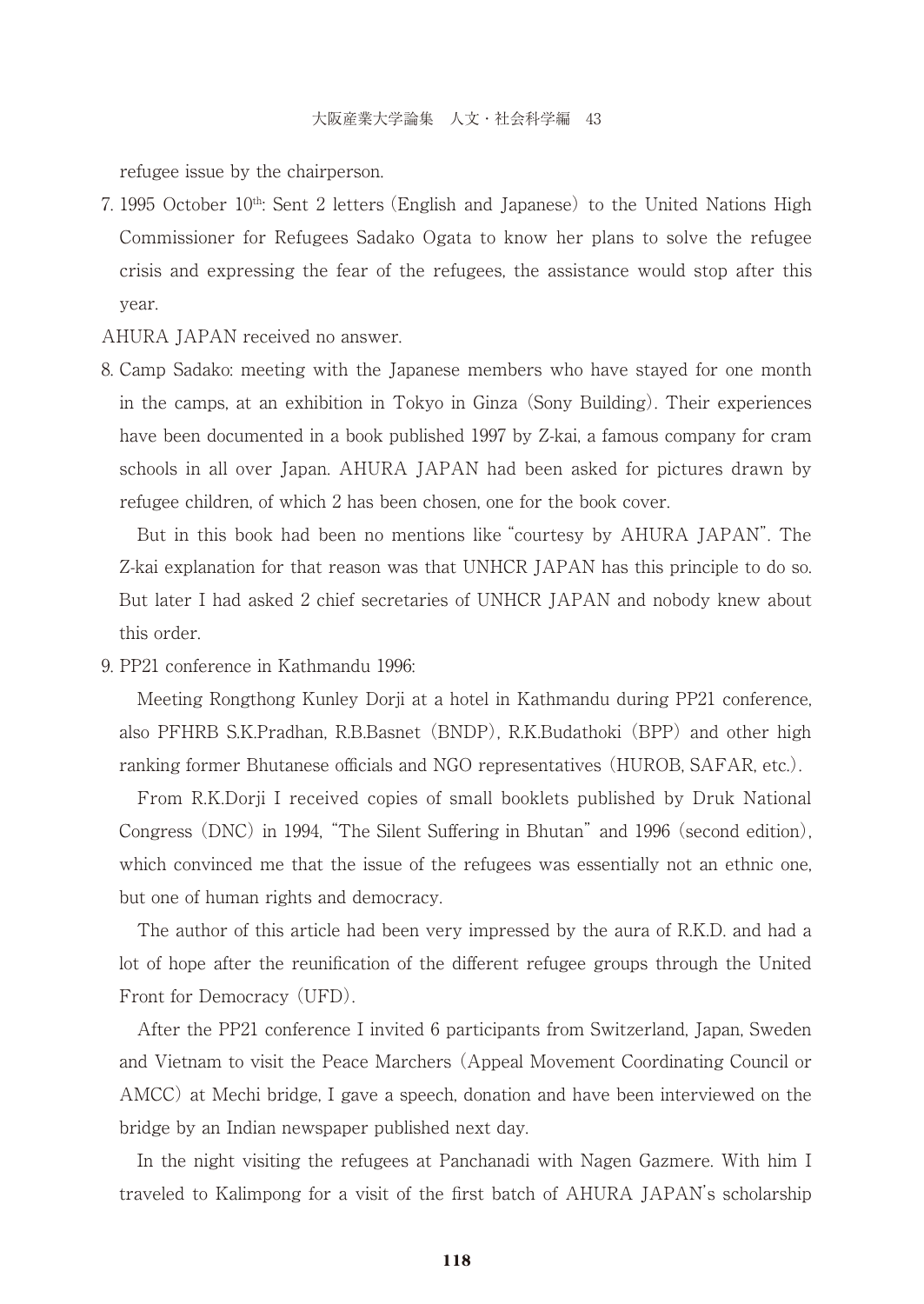students. One female student lived in the residence of one (former) ministry of education official, responsible for students coming to India, who gave us interesting information.

#### **D. Ethnic cleansing issue**

 Some researchers and writers, Tek Nath Rizal included, are speaking about ethnic cleansing, a term I cannot agree with in the case of Bhutanese refugees. If it would have been an ethnic cleansing all the Nepali-Bhutanese should have been expelled, but it is quite evident that most of the refugees have been rich farmers or/and Mandals, suspected of having given donations or cooperating with the democratic movement. Without any proof many wealthy farmers have been expelled who had no interest in politics, but have been targeted as pro democratic activists or supporters. Not only people having participated in the 1990's autumn demonstrations or have been suspected to have done so, have been targeted, but also everybody in a position which could have been leaning towards a pro democratic attitude. (information from many refugees, during stays 1993-2014 in Nepal and Australia).

 A further proof of not being an ethnic cleansing or ethnic issue is the fact that between 5〜10% of refugees have been Ngalongs or Sharchops.

Some Ngalong heads of villages (*Mandals*) have been asked to half their population within the first year and then the next year again that half by a royal decree. Therefore many of them could not do so and fled also to Nepal, where in the first 2 years the refugee camps had also some Ngalong population, but because of their ethnic background, life was somehow inconvenient for them and they left the camps.

#### **E. AHURA JAPAN**'**s assistance in the educational field**

1. AHURA JAPAN scholarships: 1994〜2004 (5 batches) to 76 students for class 11 and 12 at schools in India (mostly mission schools in Kalimpong).

 Reasons for this scholarship system has been the fact, that UNHCR has not given much attention for this kind of scholarship, therefore it would be a disadvantage for the refugees returning to Bhutan without a remarkable percentage of higher qualified people.

Second reason was the necessity to have refugees with good education, because they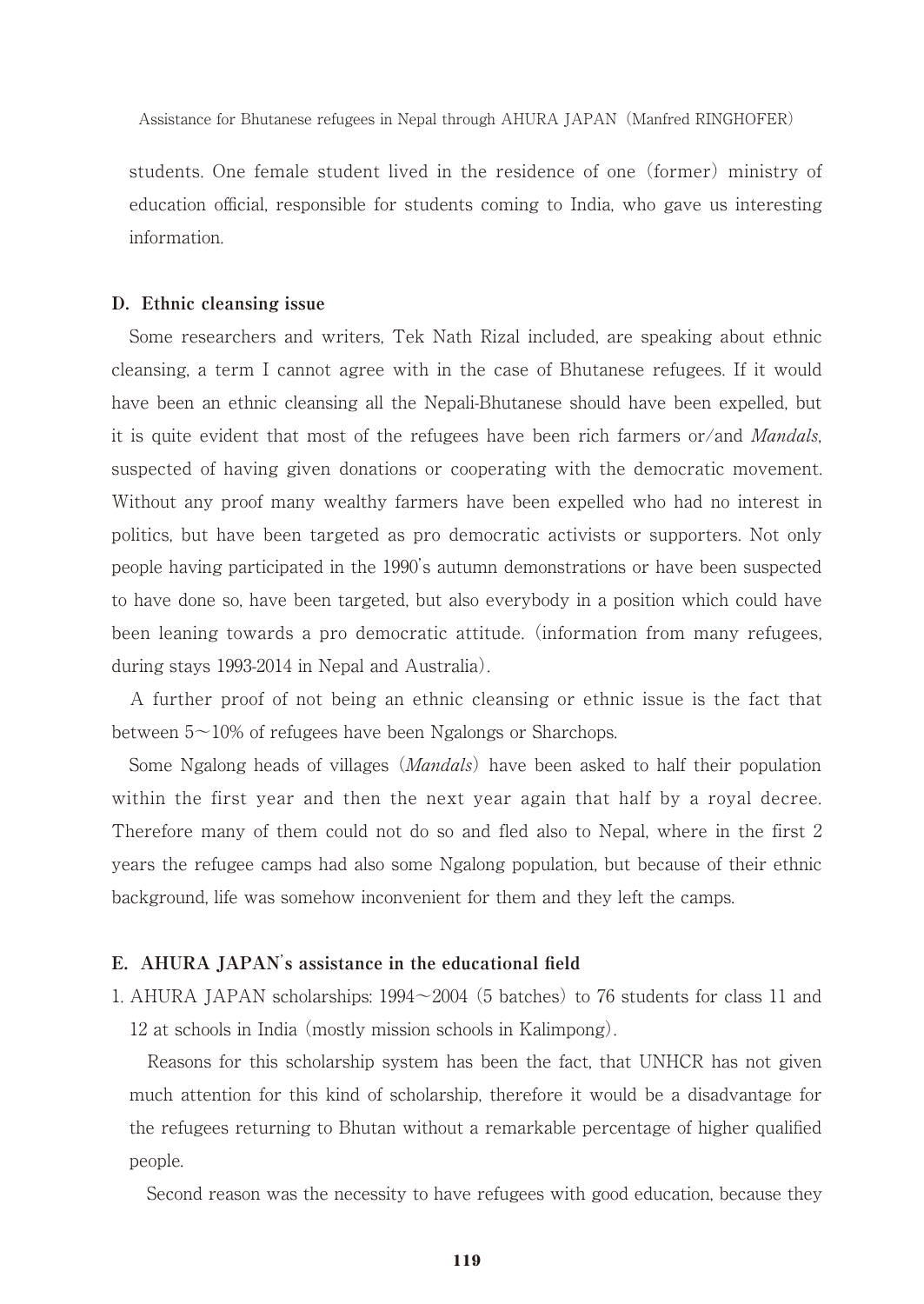#### 大阪産業大学論集 人文・社会科学編 43

need them to challenge their deprived status and to solve the issue of statelessness. The author of this article has thought since many years, after studying the issue of the Korean minority in Japan, the Slovenian minority in Austria and ethnic minorities in others places, about the hypothesis, that you need at least 5% of the community with an education level of high school or above to generate from this 5% enough people willing to donate their activities (or life) for a solution of their deprived status.

#### Screening and managing of the scholarships:

 Many problems concerning the screening (also counter check with UNHCR) especially the gender, region and caste balance, which resulted in various actions by discontent refugees. The caste issue was also a problem among the refugee leaders and is also seen in some third countries resettled communities.

In 2000 just during the interview with candidates for the  $5<sup>th</sup>$  batch of scholarship students, NUCRA=(Government of Nepal National Unit for Coordination of Refugee Affairs) together with CARITAS and 7 camp secretaries had decided to let no refugee student go for India to study cl.11 and 12, forgetting AHURA JAPAN's scholarship system. My strong request towards father Amalraj focused on the right of students to choose the place of education and finally our students could go to India for their studies.

 Many recipients became teachers in Nepal's public and private schools and also in the refugee schools, which should have been their first choice. 1 student finishing class 12 had best results among more than 3.000 students in Darjeeling district. Also Jamuna Karki (3nd batch) became later the first female principal in refugees camp schools at Tri Ratna Secondary School in Beldangi II.

 More than 120 camp school teachers received incentives for distant education at universities in Nepal and India.

 Also, scholarships to some children of AHURA Bhutan's officers and for officers Computer training had been provided.

#### Donations of AHURA JAPAN for education etc.

 From 1994-2009 donation to CARITAS: all kind of stationary, books, equipment for physical and chemistry classes, music instruments (pianicas, flutes, guitars, 1 saxophone), microscopes, sport goods (soccer balls, badminton rackets) 1 telescope,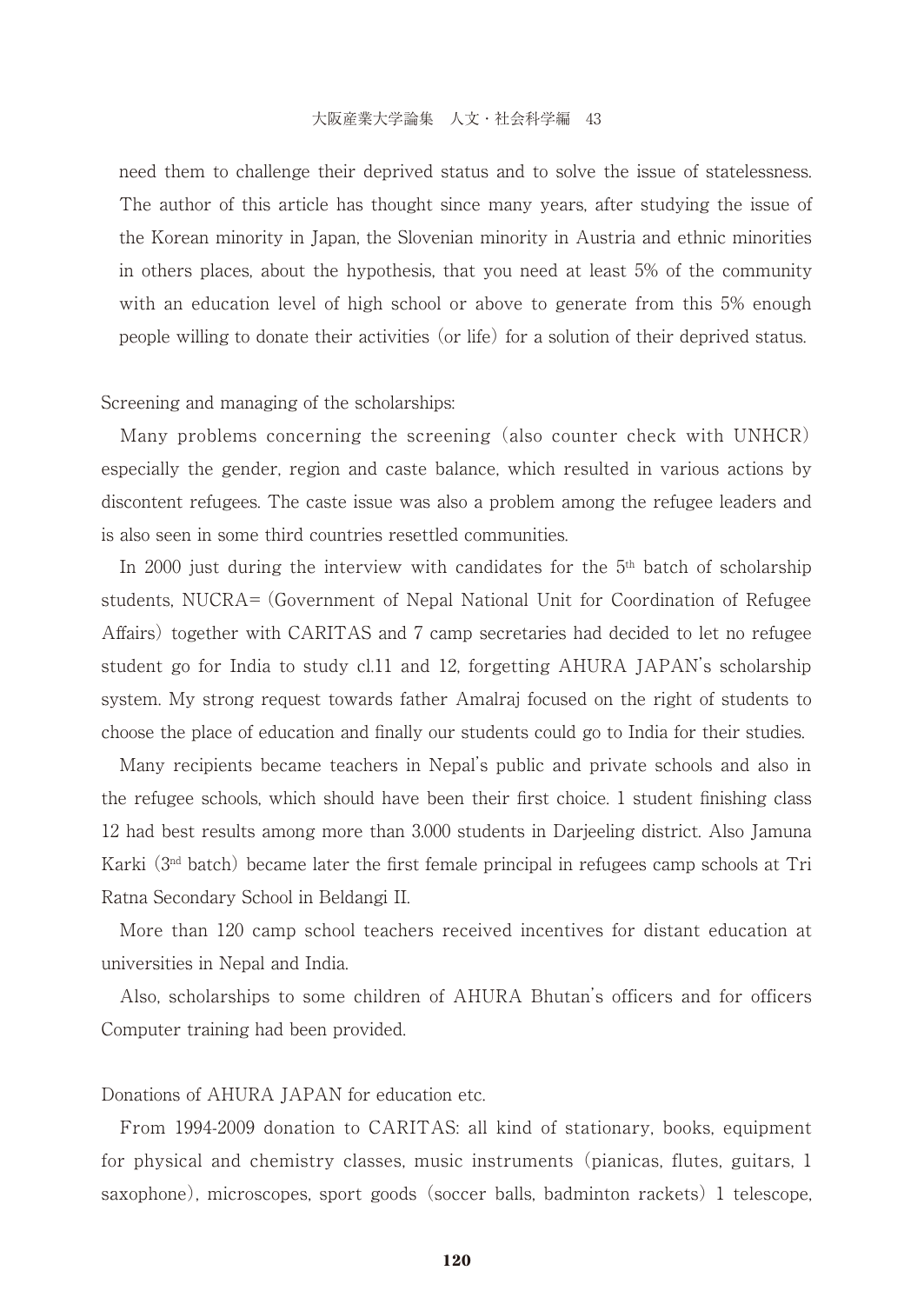together weight more than 1 ton.

 Direct donations of books sometime to schools, stationary to NFE (Non Formal Education) and classes for children with special needs and many toys to Children Play Centers. CARITAS stated 1997 in their Annual Report for Beldangi II Extension on p.5 "the bulk of donation came from AHURA JAPAN".

Also donations for buying medicine, books, bicycle, etc. for refugees in urgent need.

 2003, August, Workshop in Beldangi camp by the chairperson of AHURA JAPAN for about 30 refugee leaders and teachers with the title "Developing country versus so called developed country".

#### **F. Contacts with Tek Nath Rizal: often called the Mandela of Bhutan**

 $1<sup>st</sup>$  contact January 2000, calling him by phone for about 12 minutes, when he was still in a hotel in Thimphu, trying to strengthen democracy from inside Bhutan.

 AHURA JAPAN sending May 2000 postcards to the King of Bhutan thanking for the release of T. N. Rizal and urging also to release Prem Bahadur Gurung, D. K. Rai and Phauda Singh Rai.

 But even some years before, March 1993, I could meet with his wife Kausila Rizal at the house in Birtamod where he had been kidnapped in 1990 together with Sushil Phokrel and Jogen Gazmere. As a result of the visit one son of T. N. Rizal, Kamal Rizal, got later a scholarship from AHURA JAPAN in Kalimpong for cl.11 and 12. He needed of course a bodyguard, because he was sitting in the same class with children from Bhutanese politicians and military personal.

 The first personal meeting with Tek Nath Rizal was in December 2003 in his house in Kathmandu. The second time has been one day after the 2008 fire at Goldhap camp, both of us planning to visit the devastated camp.

#### **G. 1996〜97 Democracy movement by Nyingma monks in Bhutan**

 During the suppression of this movement one monk have been killed and of the arrested ones many are still in prison. About 1.000 monks and disciples had been expelled and many temples closed. (Also Meeting with Pema Gyalpo in Tokyo for further information about the situation in Bhutan).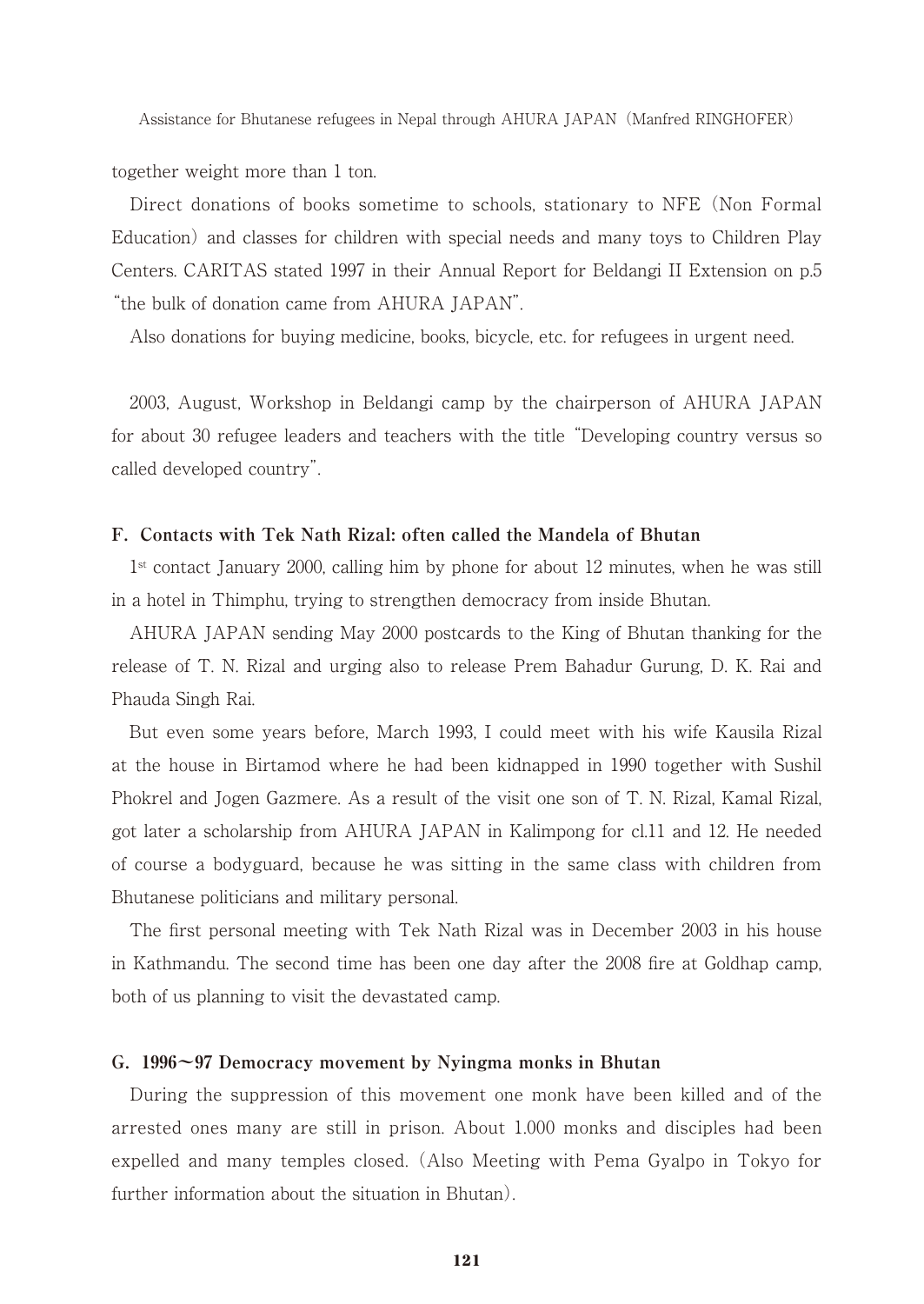AHURA JAPAN tried in vain to convince monks at famous Buddhist temples in Nara to intervene for these arrested monks at the Government of Bhutan. These expelled monks founded Shri Lhomon Ngagyur Nyingma Association asking for assistance. The chairperson met these monks and also people cooperating with them like Narad Adhikari and Thinley Penjore, Chief Convenor of National Front for Democracy (NFD-Bhutan), later Acting Chairman of UFD (1997) and established DRUK-YUL PEOPLES DEMOCRATIC PARTY (DMT, 1998). From T. Penjore I got first time information about the killings of Shabdrungs Reincarnations in 1931, 1953 and 2003.

Shabdrung is the reincarnation of the theocratic ruler of Bhutan.

#### **H. Fearing a renewal of Theocracy?**

 This repeated killings of the former theocratic ruler in Bhutan (till 1907) and the keeping in house arrest of the little boy who had been chosen as the next incarnation in 2003 is an interesting phenomenon which shows the latent fear of the king to be overthrown by the religious leader. It seems that even more than 100 years of monarchy could not erase the latent fear facing the still strong religious feelings of the Buddhist population. Despite the interdiction to make a pilgrimage to India to see the Shabdrung many Bhutanese went there to show him their respect. This deep-rooted religious habit had not changed for nearly 100 years and therefore the king has lured the boy together with his parents from their exile back to Bhutan under the pretext to check if he is really the right incarnation. This action is an affront towards the Tibetan Buddhist sect believers of the Drukpa Kagyupa sect, the same as the king belongs.

**I. AHURA JAPAN**'**s Refugee study tours 1999 and 2000: Visiting Bhutanese and Tibetan refugee camps** (Participants had been each time 12 Japanese, 8 students, 4 working people).

 Visit of Tibetan refugee camps in Kathmandu and in Pokhara (Shree Manjushree Primary School Paljorling Tibetan Camp and Mt. Kailash Camp) giving stationery and books donations. 1998 already given donation of a TV with video equipment by AHURA JAPAN to Manjushree school.

 Visit of 3 Bhutanese refugee camps each time. 1999 also Prof. Katsuya Kodama (Mie University) participated in the visit of Bhutanese refugee camps. Visit of schools, CPCs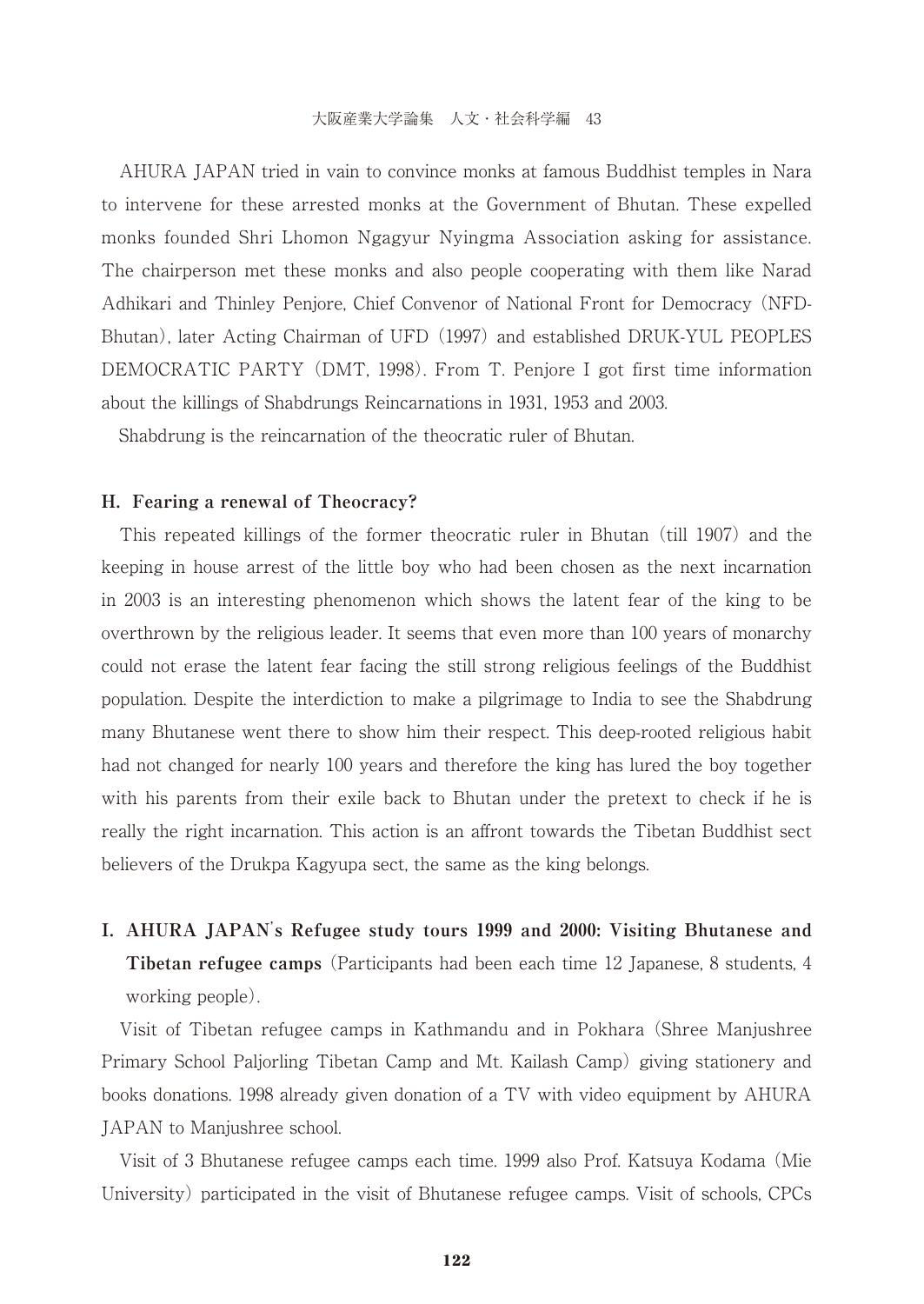(Children play centers), CARITAS (donation).

 During the 2000 visit, the deputy director of the (Nepal) Refugee Coordination Unit (RCU) Mr. Mandal tried to arrest us, because having taken photos in the camps. But the true reason has been another one: One of his close relatives could not get AHURA JAPAN's scholarship because of low marks. With the help of his secretary, a former CARITAS worker we could avoid arrest.

 2002: Participation of AHURA JAPAN with 12 pictures drawn by Bhutanese refugee children at the 25th Exhibition of children pictures "International Exchange of Children's Art" by The PASS (Private Art School Society) at Kyoto City Art Museum,  $23<sup>rd</sup>$  and 24th March 2002.

#### **J. 2003: 3 times in Nepal and inviting Ratan Gazmere and Gauri Giri to Japan**

- 1. In February visiting Khudunabari camp, speaking to about 120 refugees on hunger strike, because of the still pending publication of the outcome of the 2001 verification.
- 2. In the first week of May visit of 6 camps with Prof. Yukio Irie (Article by Y. Irie, "NGO と公共性の問題の一 辞令-ネパールのブータン難民キャンプを訪問して-",臨床と 対話 ("One example of the problem between NGO's and publicity - visit of Bhutanese refugee camps in Nepal NGO Clinical Dialogues - " in "Dialogues - Osaka University", The 21st Century COE Program Interface Humanities Research Activities 2002-2003, Dec. 2003, pp.52-59).
- 3. Visit of the camps with 2 members of AHURA JAPAN, Tanaka Ai (doctoral student of Prof. T. Kodama) and Makiko Fujiwara, giving also donations to CARITAS. Meeting with Tek Nath Rizal in Kathmandu.
- 4. June 2003: Second invitation of Ratan Gazmere by AHURA JAPAN June 18<sup>th</sup> to July 2nd, together with his wife Gauri Giri. She spoke at DAWN Center Osaka about her work for deprived women in Kathmandu, Terres des Hommes and Chhimeki Nepal, especially about the health and nutritious issues of malnourished children and their mothers and have shown a video documentation "Down by the River" and also about the same topic at Osaka Sangyo University, where Ratan Gazmere gave a lecture about the history, present situation and future of Bhutanese refugees, translated into Japanese by Prof. Y. Irie in the same publication of Osaka University, mentioned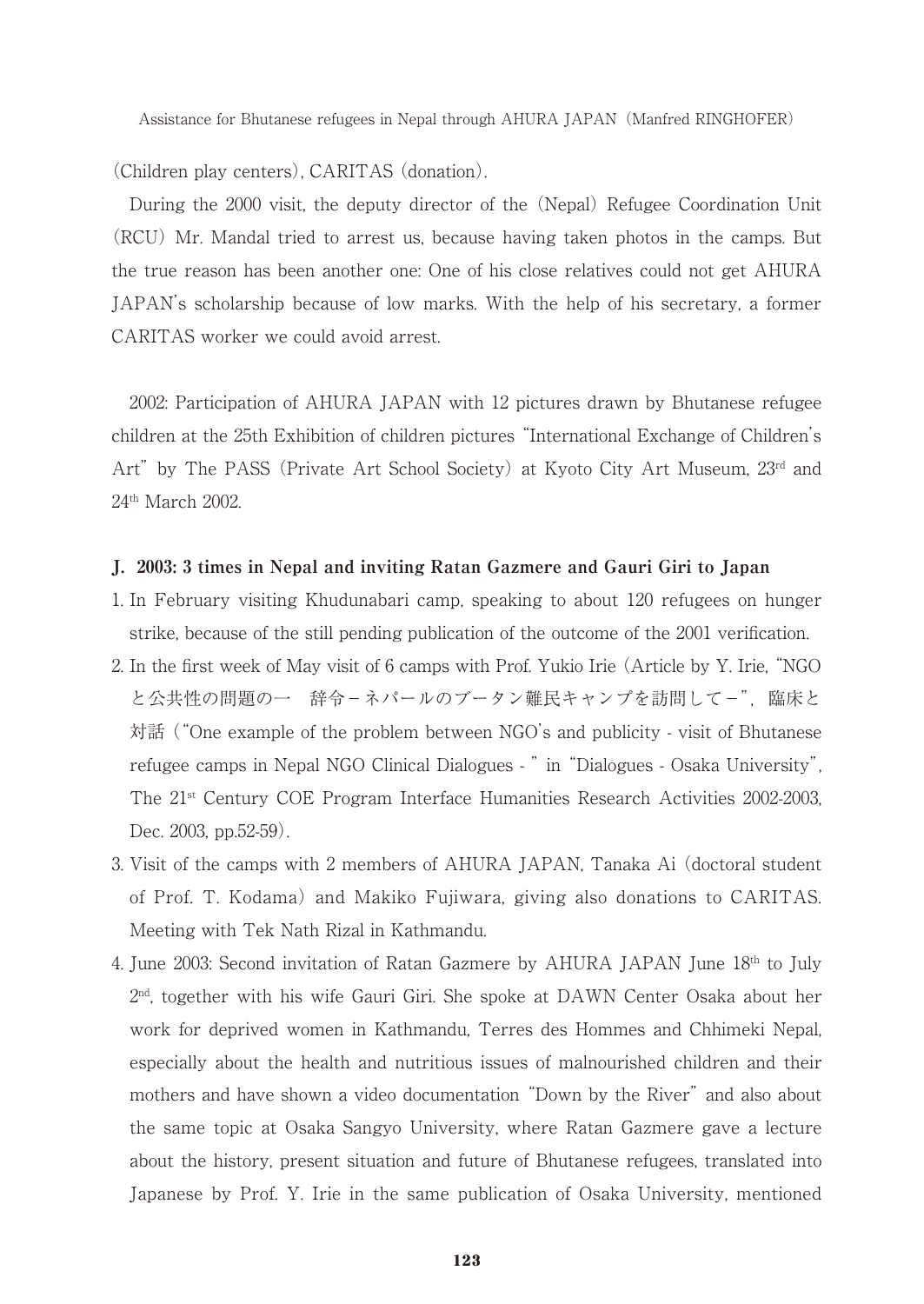above (2.), "ブータン難民の過去・現在・未来" ("Bhutanese refugees history, present and future", pp.60-66).

 Ratan Gazmere gave again lectures in Osaka, Kyoto, Nara and Tokyo. Some articles appeared in Asahi, Mainichi and Kyoto newspapers.

#### **K. Cooperation with Prof. Katsuya Kodama:**

 2004: With financial backing of Prof. T. Kodama(Mie University)we could publish a booklet (27 pages) about the plight of Bhutanese refugees. The content shows the history of the Bhutanese refugees' issue, the life in the camps, documented with many photos, the results of the verification in Khudunabari camp and short history of AHURA Bhutan and AHURA JAPAN.

 Ai Tanaka and the author of this article has been responsible for the content of this booklet called "見捨てられた難民・ブータン難民の苦悩と希望"("Forgotten Refugees-Bhutanese Refugees Plight and Hope"), 三重県人権問題研究所・平和研究部会(Mie Prefecture, Human Rights Research Institute-Peace Research Section)March 2004.

 2005: AHURA JAPAN could produce a DVD (26 min.) again with the backing of Prof. T. Kodama called "見捨てられた難民 - ブータン難民(Forgotten Refugees - Bhutanese Refugees) showing the life in the camps, interviews with Ratan Gazmere and AHURA Bhutan's members, AHURA JAPAN's activities in Japan and the Dec. 2003 interview with Tek Nath Rizal and an appeal by him asking for help from Japan. Also the author has been invited by Prof. Kodama twice to speak about the refugee issue at symposiums in Tsu-city, Mie prefecture.

#### **L. Activities from 2004〜**

- 1. 2004, February, Press meeting of AHURA Bhutan together with AHURA JAPAN about the outcome of the verification of Khudanabari camp (Kathmandu).
- 2. Manfred Ringhofer (2004, July 6th), Bhutan Refugees-Forgotten Refugees. Presentation at IPRA (=International Peace Research Association) Conference, Sopron, Hungary.
- 3. 2007: Received a DVD produced by Jogen Gazmere the same year, explaining 100 years of Bhutan's history, called "Politics of Bhutan". Criticizing the politics of the Government of Bhutan against the refugees, for example the outcome of the refugees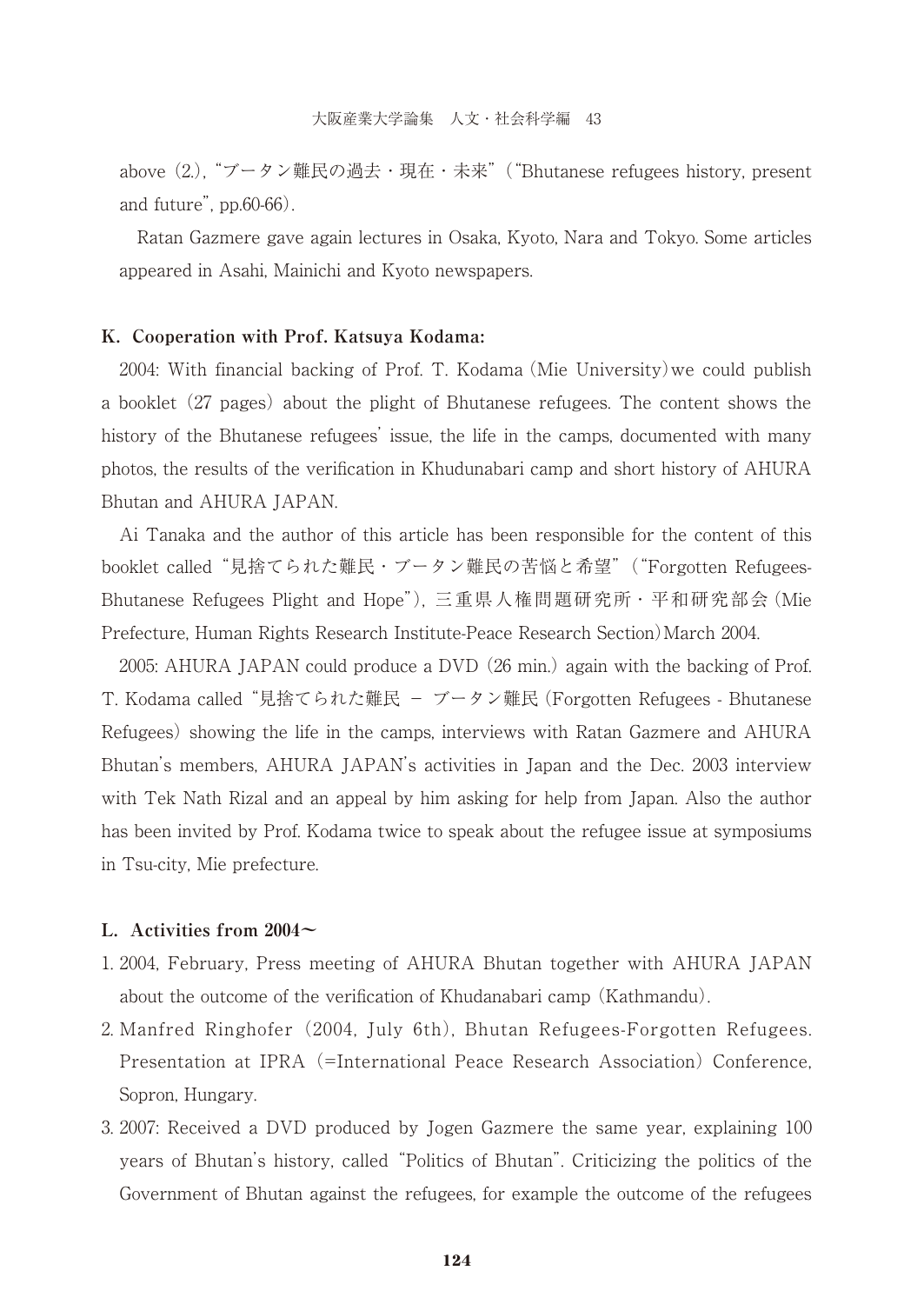verification process, in which about 130 children, born in the camps, had been classified as criminals. The photo of one girl is on the cover page.

- 4. Lectures by AHURA JAPAN members at different locations in Osaka. Kyoto, Nara, Tokyo, Kobe and Sapporo.
- 5. Fund Raising Bazaars in Nara, Osaka (ONE WORLD FESTIVAL, participated 19 times between 1995 and 2016) and Tokyo.

### **M. Role of UNHCR**

- 1. 1994: AHURA Bhutan on behalf of AHURA JAPAN asked UNHCR NEPAL for managing the scholarships for the first batch of 5 students. The condition had been 10% of the scholarships amount as handlings fee, which AHURA JAPAN denied and asked AHURA Bhutan to do it.
- 2. In the second half of the 90s had been a field director in Damak without having visited the camps for half a year, a fact which he even told the Bhutanese camp secretaries.
- 3. 2008: during the evening of the fire at Goldhap camp, one lady from UNHCR and me tried in vain to convince the UNHCR representative in Damak to go to the camps that evening. He told us he would go the next day.
- 4. The inactivity by the UNHCR representative in Kathmandu regarding the multiple suggestions of rape incidents against the refugee women.
- 5. The handling of the food mafia and the related(?) expulsion of two INGO's from the camps.
- 6. The misreading of Bhutanese policy by Sadako Ogata after her visit to Bhutan.
- 7. UN had never succeeded to convene an international conference with representatives from Bhutan, Nepal and the refugees beside those from UNHCR.
- 8. Not having pressured Bhutan's government to let the refugees return in a dignified way and instead proposed the third country solution before trying earnestly to repatriate the refugees.
- 9. The powerless of UNHCR's Human rights organizations (subcommittees) in Geneva to put pressure on Bhutan. Even one representative, Louis Joinet, even mentioned the rightfulness of the arrest of Tek Nath Rizal by the Government of Bhutan.
- 10. The handling of the settlement to third countries and the cooperation with IOM.
- 11. The inadequate research concerning the origin of GNH and the failure to recognize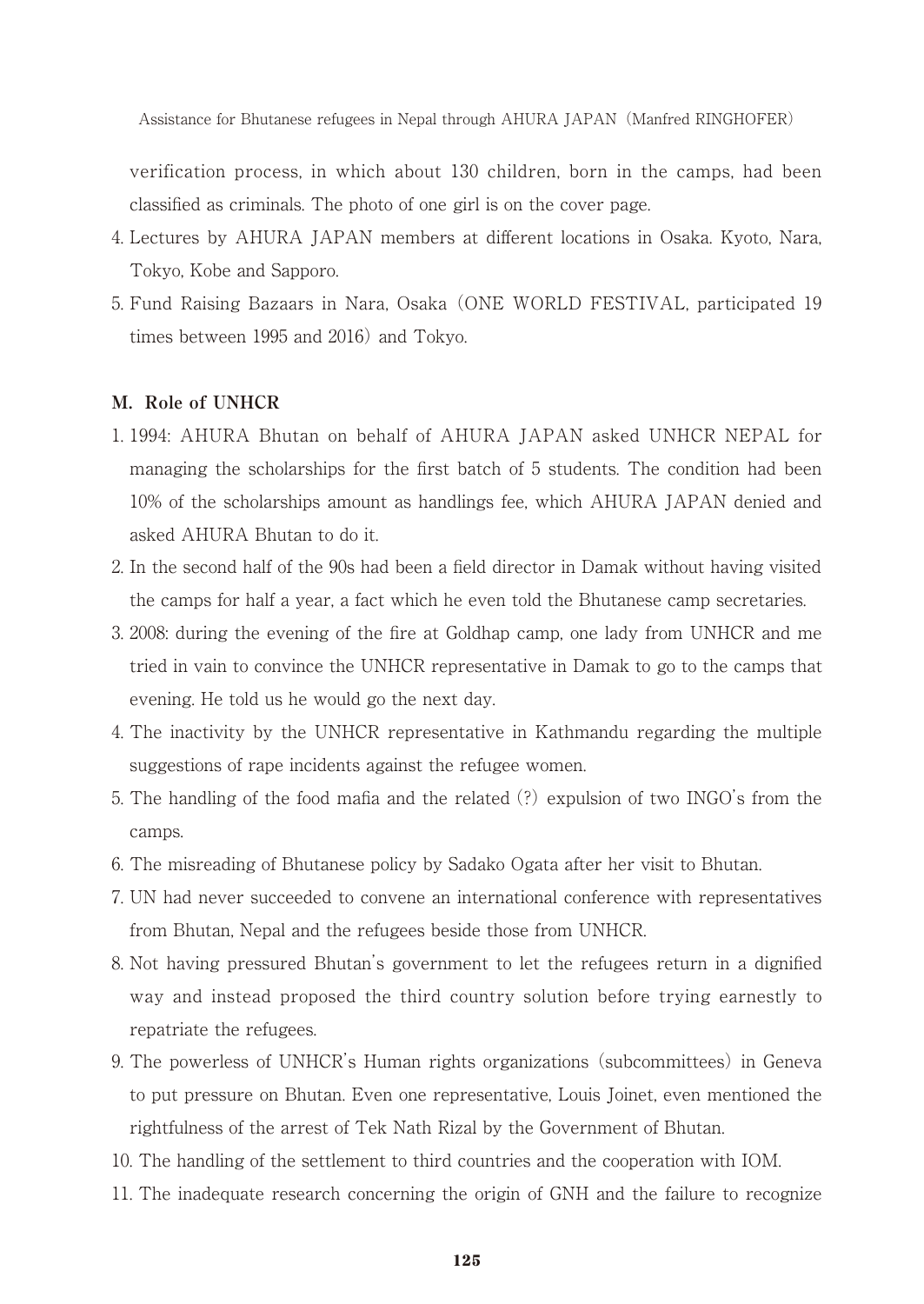the connection between the Bhutanese refugee issue and the GNH propaganda since 1998. This peaked in the resolution by the General meeting of UNO, that everybody has the human right of happiness, after the model of Bhutan (March 2012).

#### **N. Role of Japanese media covering Bhutanese refugees**

1. Some TV stations brought in the beginning of the 90s short news of the refugees coming out of Bhutan with not correct, misleading commentaries 1994: NHK Nara interviewed the chairperson during an AHURA JAPAN bazaar in Nara, but it was severely censured by NHK Osaka during the news program.

Kyushu Yomiuri television asked me once to introduce a young Bhutanese refugee youth for one Sunday morning program, but finally finished with no answer to my proposal.

2. Newspapers, journals

 1990, after the demonstrations in southern Bhutan, one short article about the demonstrations by Kyodo News Japan had the consequences that journalists of this company could not get visa for Bhutan during some years.

 Newspaper articles critical of Bhutan's policy, until recently, had been very rare, some at the beginning of the 90s, but most of them only when Ratan Gazmere came to Japan or in the beginning of AHURA JAPAN's activities.

 2011: One journalist from Yomiuri Newspaper head office in Tokyo (Ginza) who had visited the camps in Nepal asked me for more information than those in the home page. I sent him all my articles with other information concerning GNH, but after that again silence.

 2014: After being frustrated by the Japanese media never ending stories about the great ideas of GNH, I sent my articles about the refugees and the connection with GNH together about information about the national census of 2005 and 2010 to Asahi Newspaper Headquarter in Tokyo (Ginza), but after some weeks I have been told that the journalist in charge has no interest in it.

 Why is the media in Japan not interested? We have to look at some, in Japanese society often mentioned relations between Japan and Bhutan.

 Journal FRIDAY (leftist): published Sept. 1994 an article by one University Professor, titled "Bhutan, the only country worldwide where everybody is wearing the same ethnic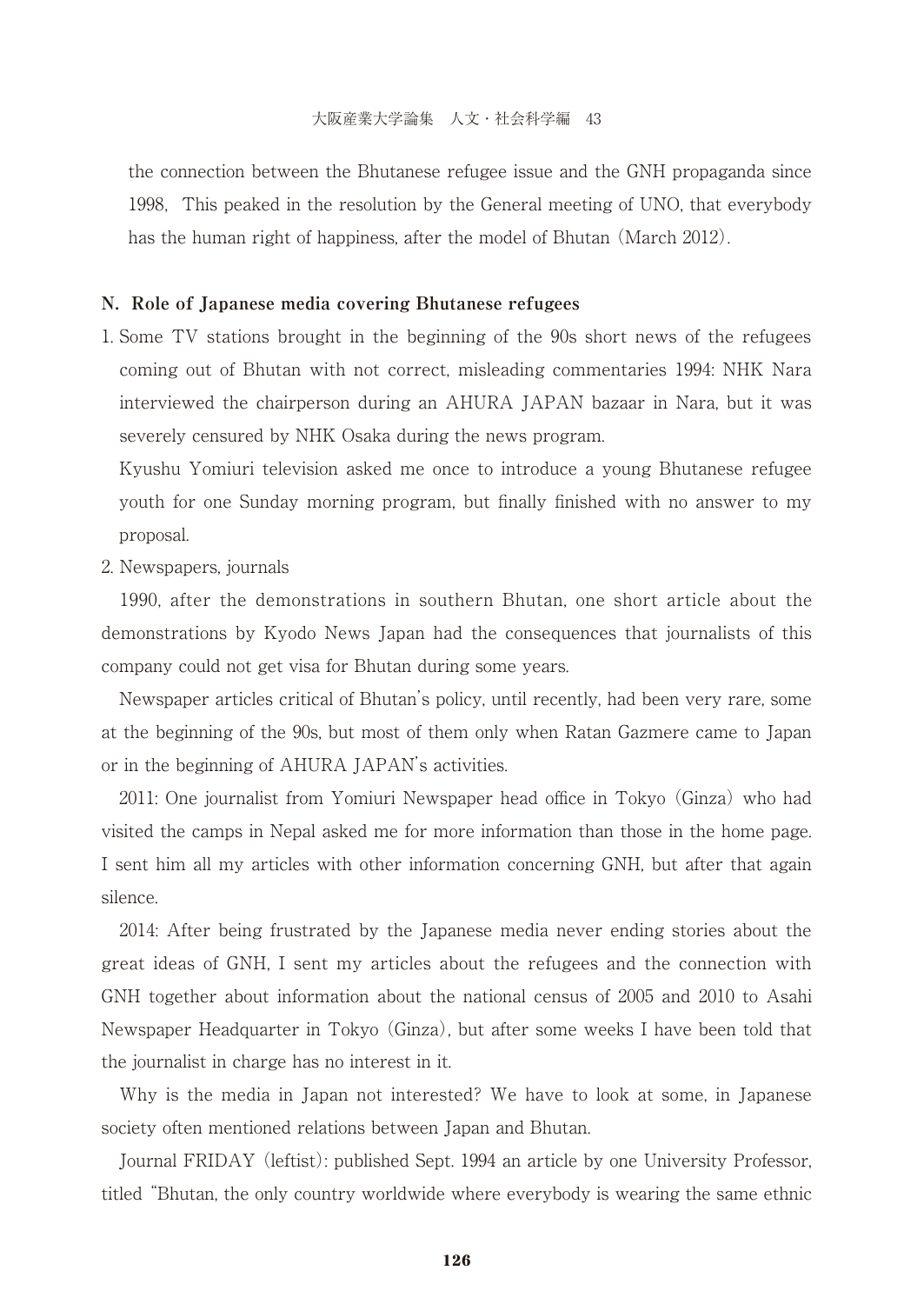clothes", without analyzing the background of this phenomenon. The editors had been shocked when I complained on phone and published my correction in the next issue.

 2011: Nov. 24: During the visit of King Jigme Gesar Wangchuck in Japan some media started to doubt the Shangrila image (Yomiuri Shinbun mentioned above) and a very "brave" act was the radio interview for 20 minutes done by Mainichi Radio Broadcasting Osaka, where I could speak about the refugee tragedy, the relationship between the refugee issue and the presenting of GNH and also mention the killings of the incarnations of the Shabdrung. Two different people unknown to me had afterwards put this program on YouTube, where it had more than 8.000 accesses all together in the first 6 months.

 2009 the chairperson of AHURA JAPAN has been interviewed during his stay in Nepal by Indra Adhikari, APFA NEWS.COM, (posted 6. Nov.) about the relations between Japan and Bhutan, especially the reasons why the Japanese media is not really interested to tell the truth about the refugee issue. Among many questions had been also some about the cause of the refugee problem, the GNH and the third country resettlement.

# **O. My publications about the history and present situation of the Bhutanese refugees**

1. リングホーファー・マンフレッド,「ブータン難民の歴史と現状」, 京都大学ヒマラ ヤ研究会発行『ヒマラヤ学誌』第7号, 2000年6月, pp.115-126 (Manfred Ringhofer, (June 2000). History and present situation of Bhutanese refugees. Kyoto University Himalaya Gakushi, 7, pp.115-126).

 This article is emphasizing the multiethnic and multicultural society of Bhutan, the human rights violating national census of 1988 ("nonsensus") without publishing the ethnic distribution in detail, the false statement of Bhutanese Government concerning the population of Bhutan, which has shown also a 1 million people deduction, for the population of 1994 within 2 years.

 Detailing the fact that 98% of the refugees have some documentation to prove their citizenship (AHURA Bhutan's research). Another point I stressed is the fact that also people from other ethnic groups, not belonging to Nepali-Bhutanese (Lhotsampas) had fled the country, which worldwide nearly nobody had noticed. Therefore for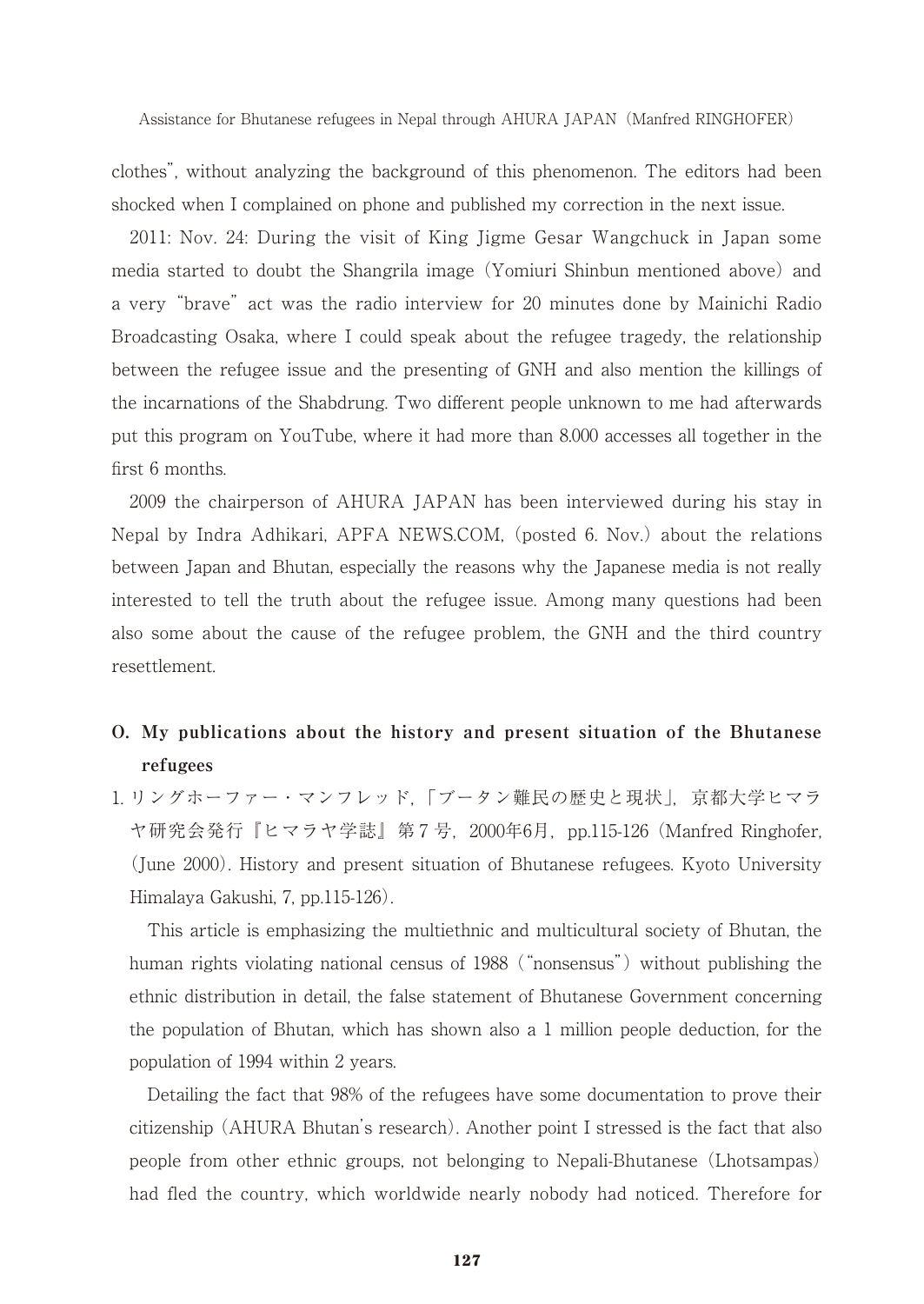many years this Bhutanese refugees issue has been treated like an ethnic issue and not as an issue of democracy and human rights. Also the activities of DNC, UFD and Nyingma monks are mentioned.

 After a brief history of establishing the refugee camps the article concentrates on the Establishing an education system beginning in Maidhar camp. Building of schools, establishing of a syllabus and the mandate of CARITAS NEPAL for the education of the refugees. The publication of textbooks, with international mindset and based on a broad view of human rights. Education for the special need children and NFE education is included. Also the qualification of teachers and scholarship issues (CARITAS, DAFI, BRAVVE and AHURA JAPAN) are discussed.

2. リングホーファー・マンフレッド,「ブータン難民の発生の背景」, 北海道社会学会編 『現代社会学研究』,第14巻,2001年6月,pp.193-202 (Manfred Ringhofer, (2001, June). Bhutanese Refugees development and circumstances. Hokkaido Research Sociology Present Sociological Research 14, pp.193-202).

 This article shows Ratan Gazmere's (former teacher at National Institute of Education, Samchi) fate and the founding of AHURA Bhutan in November 1992 in Nepal and also the circumstances of AHURA JAPAN's founding. After a survey of the ethnic groups in Bhutan it focuses on Bhutanese politics in the 80ies, the Citizenship Law of 1985, the National census of 1988 and the Assimilation policy. It analyzes the Government of Bhutan's fear of one Greater Nepal, citing the fate of Sikkim, as an "excuse" for its assault on the Nepali Bhutanese. Also the role of ULFA and BLTF in this situation is discussed. The activities and fate of Tek Nath Rizal and Rongthong Kunley Dorj, and Nyingma monks. Also the role of Japanese ODA activities (JICA) in Bhutan is shown.

 The author thinks, like many other people, that the higher educational level of the Nepali Bhutanese population, having more access to information and interest in democracy and human rights had been also factors behind the policy towards the "Lotshampas".

 The suppression of the democratic movement during the demonstrations in autumn 1990 and the aftermath is mentioned. The ending stated the sorrow of the author concerning two issues, one was that the pace of the first 4 weeks of the already started verification in Khudunabari which would have required more than 5 years to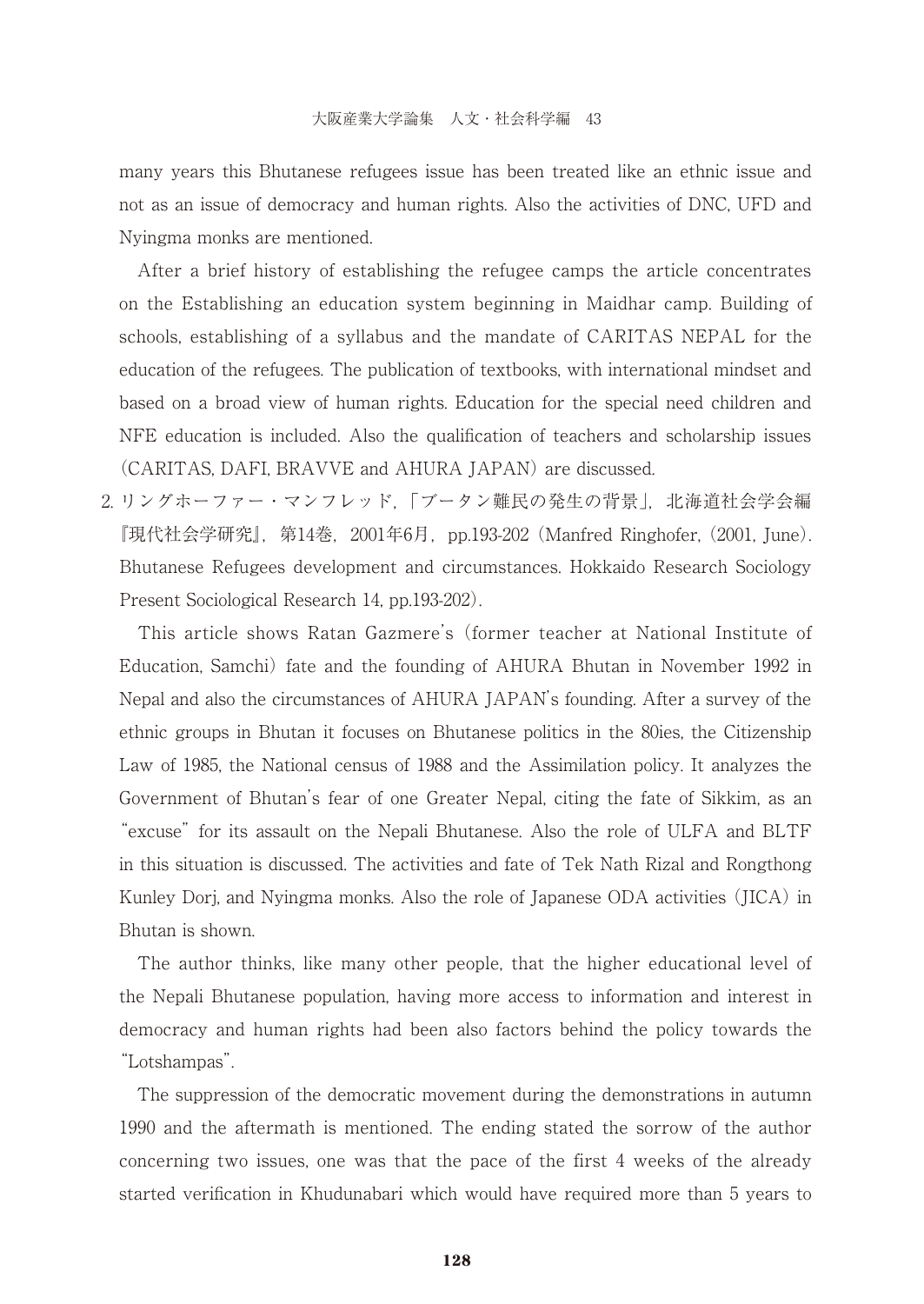finish and the second, the oppression of the Christian minority has been brought up by Jesuit Refugee Service Dispatches.

3. Manfred Ringhofer, (2002, March). Bhutanese Refugees History and Present Situation with Emphasize on Education. Department of Lifelong Education and Libraries, Graduate School of Education, Kyoto University, pp.43-72.

 This article analyzes the history of immigration from Nepal to Bhutan, the problematic figure of the population, the census of 1988, Triglam Namzha policy, the democratic movement and the methods how the people had been afterwards expelled, compiled by AHURA Bhutan. Also the role of the King during this expulsion is discussed following the MINISTRY OF HOME AFFAIRS "The Southern Bhutan Problem - Threat to a Nation's Survival" 1993, Thimphu.

 The part of the educational system in the refugee camps goes more in detail than in 2000 and also gives a comparison of textbooks used in Bhutan with those in the camps. (History textbook for class 6 and Environmental studies Textbook for class 2). It contains also the search for a political solution, bilateral talks, AMCC and BRRRC activities, verification and HABITAT' findings. It mentions also the strengthening of the assimilation policies after the expulsion, seen also in the renaming of many districts, blocks and villages. Also statistics about the students in the refugee schools January 2002.

4. リングホーファー・マンフレッド,「ブータン難民の生活環境」,文化環境学のスペ クトル, 三修社, 2004年3月, 東京, pp.213-246 (Manfred Ringhofer, (2004, March). Living conditions of Bhutanese Refugees. Specter of Cultural Environmental Studies, Sanshusha, Tokyo, pp.213-246.

 After a brief history of Bhutanese refugees the camps management system is analyzed in detail and then the issues of house structures, toilets, streets, medical care, water supply, food distribution (gardening included), daily necessities, postal service. Children's Forum, Refugee Women Forum (RWF), Rape and torture victims' treatment (CVICT) and educational issues.

5. リングホーファー・マンフレッド, (2005, March). ブータン難民の帰国問題-平和的 解決が可能か?-,平和学論集III,大阪産業大学産業研究所, p.135~p.156. (Manfred Ringhofer (2005, March). Repatriation of Bhutanese refugees - is there a peaceful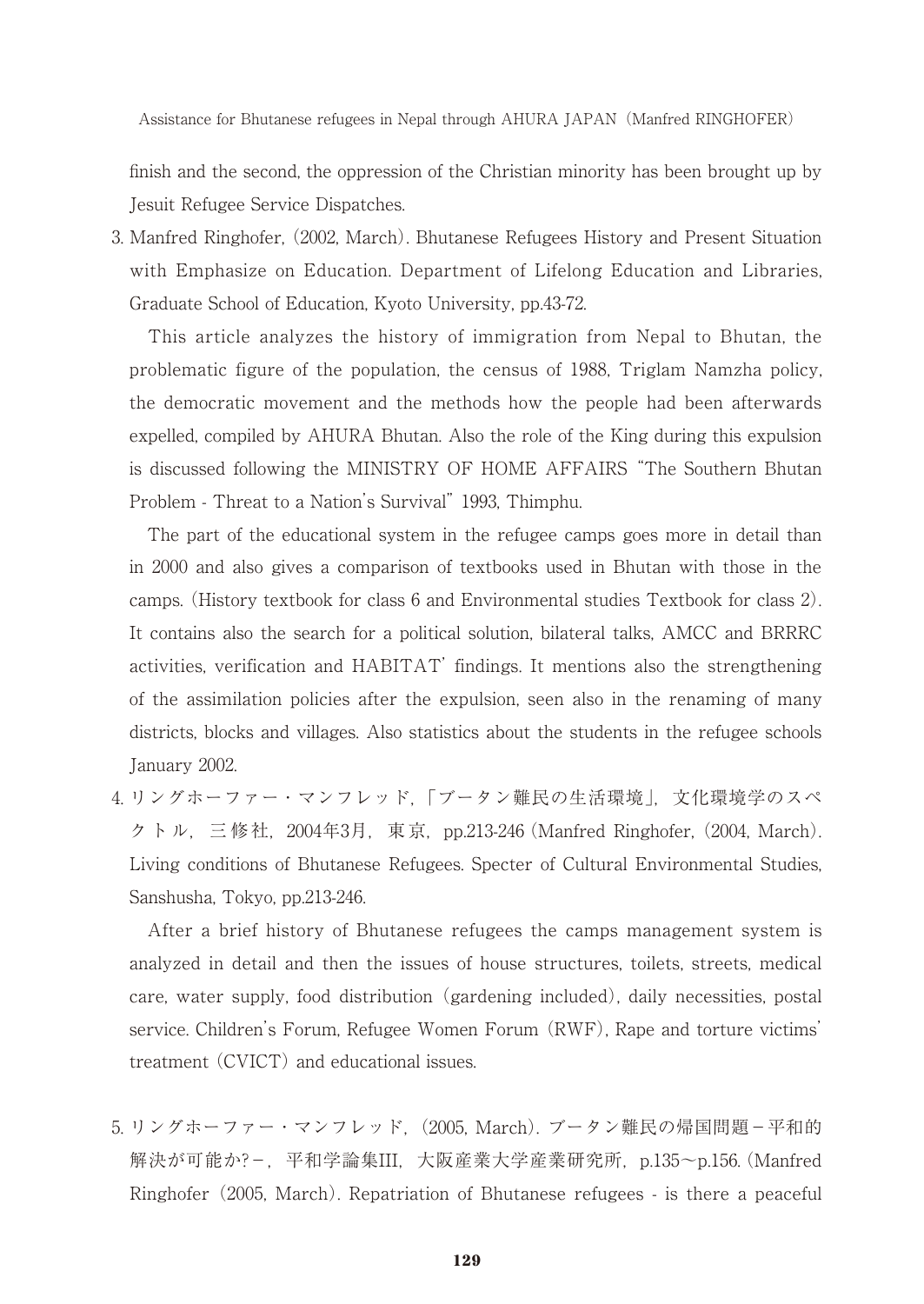solution possible? ‐).

 First challenging the myth of "ethnic issue", than analyzing the bilateral talks between Nepal and Bhutan, the outcome of the verification team, the Peace Marches and European Parliament decision 1996, the digital Base of 51% of refugees done by AHURA Bhutan 2001, the resettlement issue (HABITAT International, 2001) and the fact that already 2003, 70% of former land of refugees given to other ethnic groups, the problems arising during the verification process and the lie in Kuensel Online 2004, Dec. 22, that Bhutanese refugees had set fire from outside on the building where Dr. Sonam Tenzin and his members had explained "new" conditions of returning to Bhutan. Also the infiltration of Maoists in the camps is discussed as the Sept. 2003 first suggestion by the than UNHCR head Rudd Lubbers to start with third country migration. The passive role of UNHCR is also mentioned.

6. リングホーファー・マンフレッド(2007年3月)ブータン難民キャンンプ使用の教科書と ブータン国内使用の教科書比較,『ネパールにおけるマージナルプのグループ教育様式 の政治人類学的研究』京都大学大学院教育学研究科, pp.51-56.

 Manfred Ringhofer (2007 March) Comparison of textbooks used in the Bhutanese refugee camps and those inside Bhutan. "Educational systems of marginal groups in Nepal seen from a political ethnographic point of view", Kyoto University, Faculty of Education Graduate Studies, pp.51-56.

 Analyzing History, English and environmental studies textbooks and Teacher Manuals from Bhutan and Nepal camp books through 8 topics with the aim of measuring the desire of the refugees to repatriate, to find the basic differences between the books used, the number of international points of view, the interpretation of the assimilation policy and the beginning of the refugees' exodus. During research I heard that the Government of Bhutan had ordered Mandela Book Point publishers to stop the publication of a book because one part of the history of the Buddhist line tradition of Bhutan, with which it does not agree. Among the findings was not only the strengthening of the assimilation policy in textbooks and introducing more Dzongka language classes, but also the contradiction of an assimilation policy, speaking about one country, one people one language and one religion and on the same page writing "respect all religions and feel compassion for all peoples, … respect differences".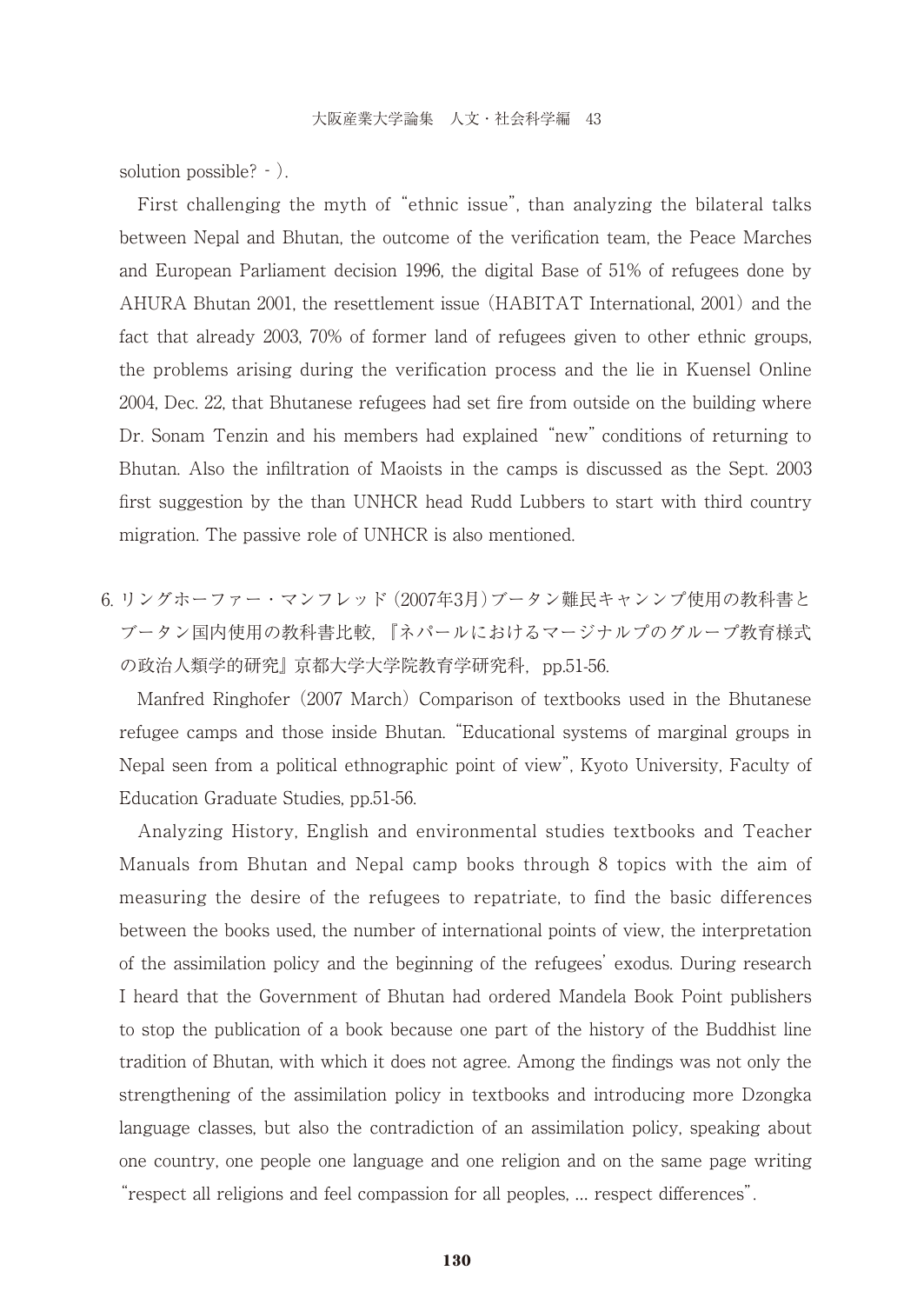7. リングホーファー・マンフレッド(2010年3月)「ブータン難民の歴史・現状・未来」『平 和学論集IV』,大阪産業大学産業研究所,pp.41-62.

 Manfred Ringhofer (2010, March) History, Presence and Future of Bhutanese Refugees. "Peace Research Repository", Osaka Sangyo University Sangyo Research Institute, pp.41-62.

 This article contains recent developments in the educational field, but the focus is on UNHCR's role concerning the managing of the camps, the activities concerning a solution. Sato Ogata's misinterpreting role, etc. Also the verification process and the aftermath, including Dr. Sonam Tenzing's role in starting a new system of IDcards, which invalidated those of the refugees. The contradicting views by refugees (organizations) concerning the settlement in third countries and the tragic outcome of these differences. The situation at the beginning of the third countries resettlement, the role of IOM and finally the situation of the newly settled refugees in USA and Australia, housing, job, cultural activities, networking, etc.

#### **P. Relations between Bhutanese refugee issue and GNH**

- 1. Manfred Ringhofer (2011, Oct. 15th), Bhutan Gross National Happiness (GNH) and Bhutanese Refugees, Power point presentation, APPRA (=Asia Pacific Peace Research Association) Conference Kyoto.
- 2. Manfred Ringhofer (2012, June 23th), Japan Peace Research Association, Autumn Meeting, Okinawa University.
- 3. Manfred Ringhofer (2012, Oct. 26th), Relations between Bhutanese Refugees and Gross National Happiness (GNH) - Unhappy Bhutanese Nationals -. IPRA Conference Mie.
- 4. Manfred Ringhofer (2013, Nov. 22th), Relations between Bhutanese Refugees and Gross National Happiness (GNH) - Unhappy Bhutanese Nationals inside Bhutan and worldwide. NZASIA 2013 Conference, Auckland University.

About the same topics 5 other presentation at smaller research groups or NGO's.

 Above mentioned power point presentations emphasized the point of presenting the cause of GNH worldwide in 1998 by the former foreign minister Lyonpo Jigmi Thinley, after being criticized about the refugee issues and oppression of democracy movements in Bhutan. (For example during the fiftieth session of the Sub-Commission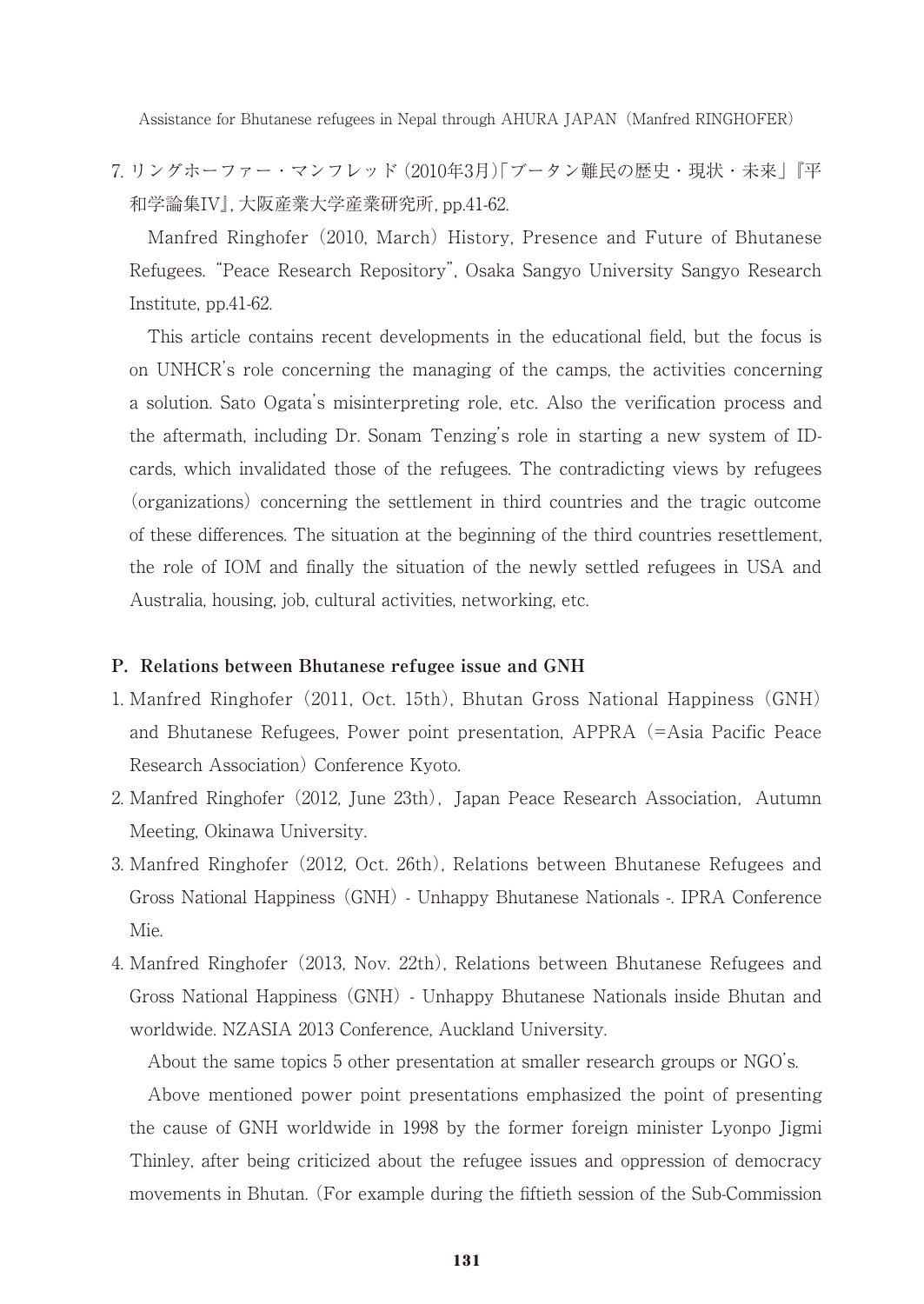on Prevention of Discrimination and Protection of Minorities, 14 August 1998) Criticizing also the UN General Assembly of voting for a resolution concerning the human right for happiness, without reading the articles about GNH in the government's home page. There they would have found the fact, that the former king who is told to have had 1972 the idea of GNH, in explaining the preserving of culture, language and religion means only his own cultural group of Ngalongs and exclude all other ethnic groups. In other words, this "philosophy" is a kind of assimilation policy from the beginning. There are of course other contradictions which nobody (?) in the UN realized it. July 2011, the UN General Assembly placed in Resolution 65/309 "happiness" on the global agenda.

 June 2012, the Government of Bhutan published the results of the 2010 National Census concerning the research about happiness. The result of this 213 pages report is the stunning 59.1% of not happy Bhutanese, who had in more than 66% of questions stated their unhappiness.

 But comparing with the conduct and questions during the 2005 National Census, we have also to admit the fact of progressing democracy after 2010, but which otherwise has seen a worsening in controlling the media and is still based on ruling the country with a Buddhist style of governing. But the beginning in 2012 of the worldwide WORLD HAPPINESS REPORT shows also the reality that for example in the 2015 report Bhutan is just in the middle of 158 countries at place 79.

- **Q.** Unpublished research about the role of education for refugees asking, 72 refugees from age of 16 to 70s. The outcome was interesting, because all people mentioned not only the importance of education, but also the equal right of girls to receive the same education like boys. This result shows the effect of the human rights education within the camps, also one important activity of AHURA Bhutan.
- **R.** Symposium with research group of students of famous private universities in Kansai area "idcp 2013, March 15" together with two members of GNH Research Institute (Tokyo).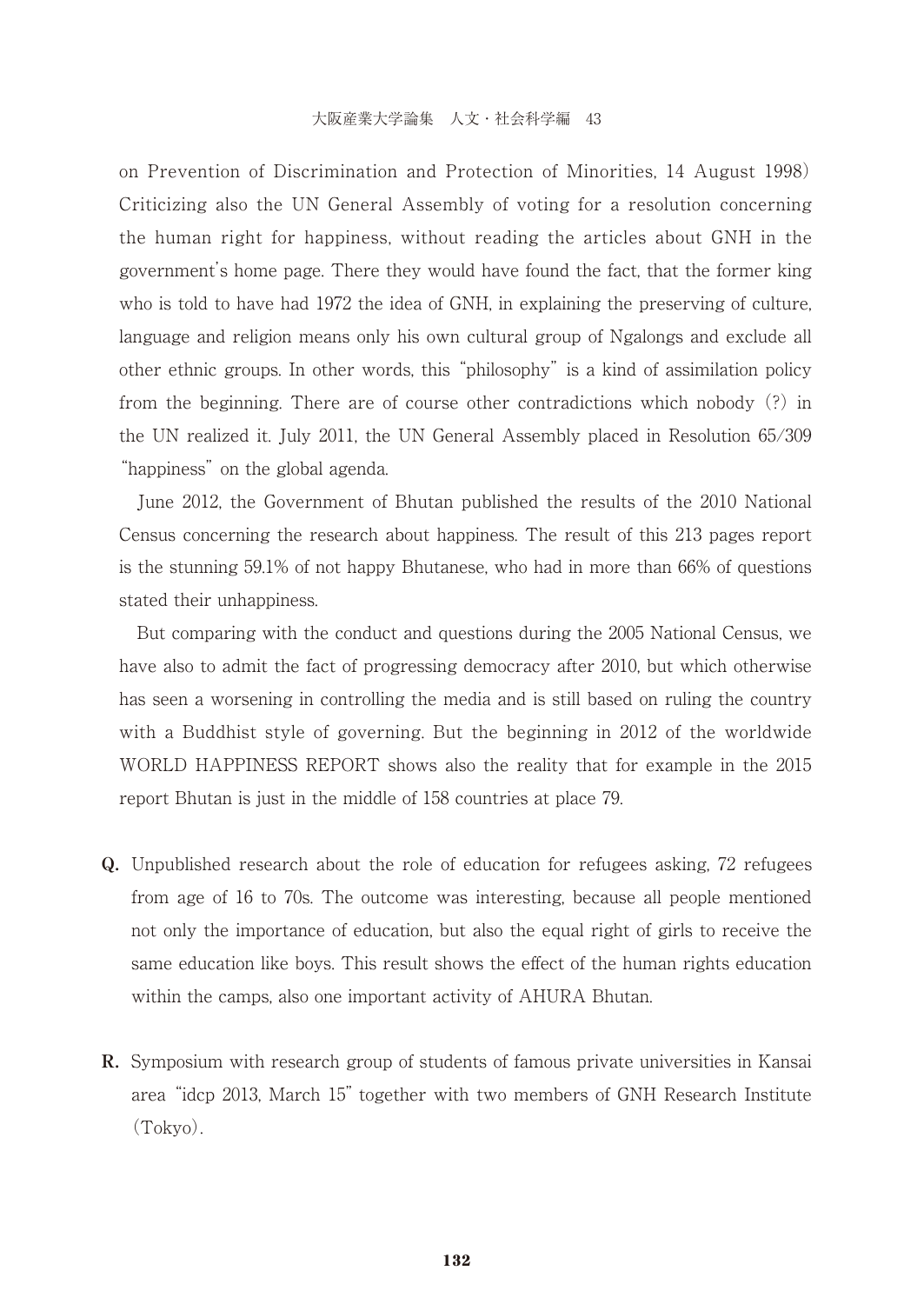#### **S. Publications of books in Japanese language:**

In Japan many books about GNH are published, but only one criticizing GNH and Bhutanese policy. This book is written by Kaoru Nemoto, who worked 14 years at UNHCR, published Sept. 2012, 根本かおる『ブータン「幸福な国」の不都合な真実』, Tokyo, (Bhutan [Happy Country] Inconvenient Truth).

### **T. Recent activities of AHURA JAPAN**

- 1. 2014.11.26 at UNHCR Refugee Film Festival in Kobe (Kansei Gakuin University) as commentator of the documentary by D. Bramante and M. Weinfurter "The Refugees of Shangri-La" (USA) and also stating most of the important points concerning the policy towards the refugees and the connection with GNH. Also mentioning the differences concerning integration of Bhutanese refugees in USA and Australia.
- 2. Since 2013, Nov. starting to research the integration of (former) Bhutanese refugees in Australia, visiting Adelaide (2013-2015) and Melbourne (2014-2015), Sydney (2015), finding some differences between the living conditions in USA and Australia.

### **Conclusion**

 Working for refugees in Japan is not easy, neither for refugees inside nor for those in other countries. There are quite a lot of reasons for it, for example the disinterest of the media, especially if it is a low figure and a not wellknown minority. Also the language barrier is a hindrance for many journalists. Therefore most Japanese never hear anything about many refugee issues, based on their own disinterest and using only Japanese language media information. In addition it is clear that the human rights education in schools is not as good as it should be, if we look at past and actual presentation.

 Concerning the case of Bhutanese refugees it is even more difficult to find people interested in this issue. Because of the near silence situation of the media, people only believe in the myth of the last Shangrila and do not try to further analyze the situation in Bhutan. During these 25 years even many NGO volunteers had been shocked to hear my presentation about the history of the Bhutanese refugees. This absence of non reflection is still present in society and media, only the newspapers in English language make a difference.